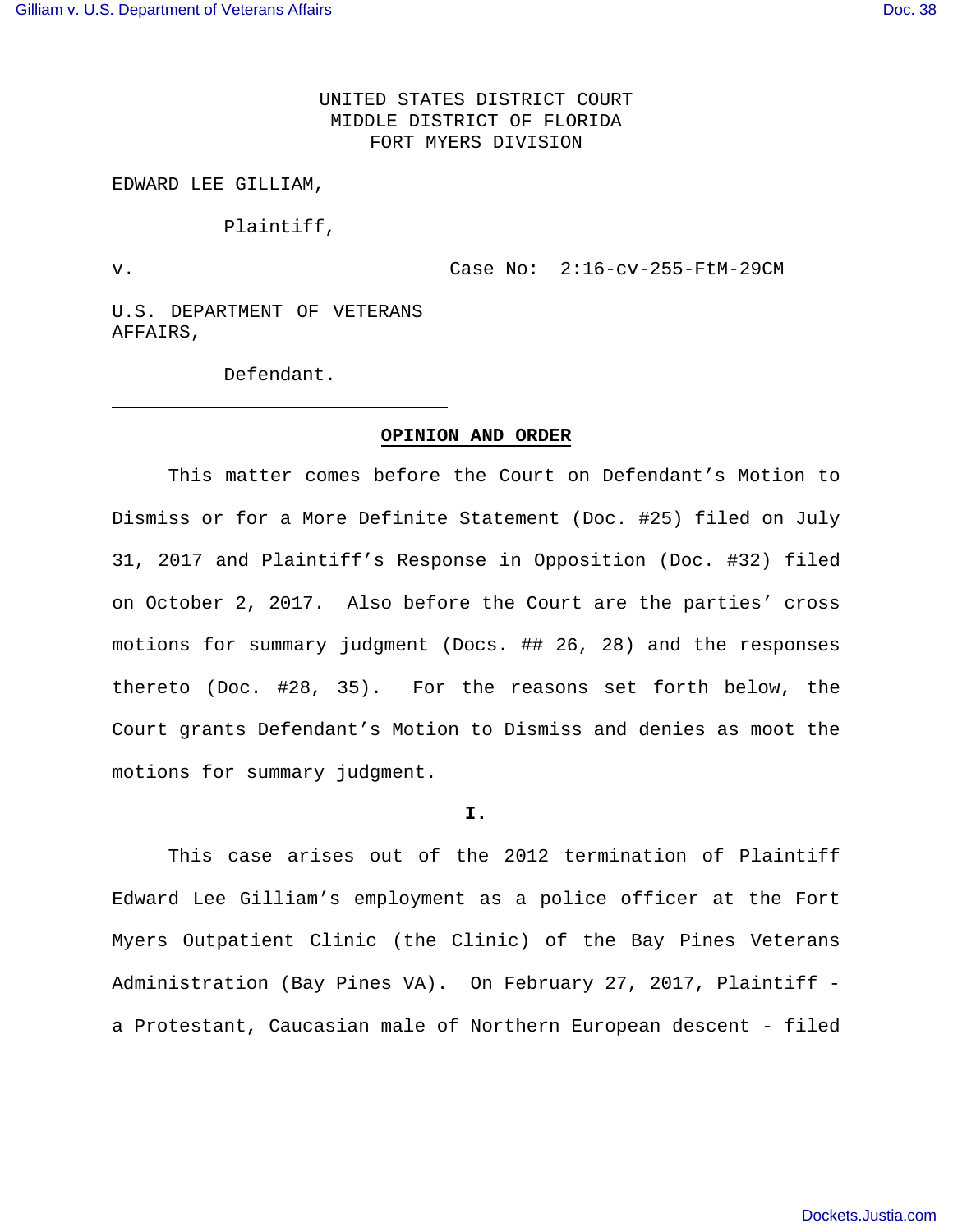a pro se Amended Complaint<sup>[1](#page-1-0)</sup> (Doc. #17) against the United States Department of Veterans Affairs (Defendant or the VA) alleging numerous violations of Title VII of The Civil Rights Act of 1964, 42 U.S.C. § 2000e et seq., the Fourth Amendment to the United States Constitution, and 18 U.S.C. § 1001.[2](#page-1-1)

As best the Court can gather from the lengthy Amended Complaint and its voluminous attachments, $3$  Plaintiff believes that Bay Pines VA Police Chief Robert Shogren (Chief Shogren) and Lieutenant Pete Quimby (Lieutenant Quimby) orchestrated a scheme to sabotage Plaintiff's career at the VA by creating "a disciplinary paper trail against [him]," (Doc. #17, p. 41), which ultimately resulted in termination of Plaintiff's employment. The alleged motive or motives for this scheme are not entirely clear to the Court, but Plaintiff's "prior turbulent relationship" with Lieutenant Quimby" (id. p. 41), Chief Shogren's "corrupt" nature

<span id="page-1-0"></span><sup>1</sup> Plaintiff's original Complaint was dismissed for failure to pay the filing fee (Doc. #14), but the Court vacated dismissal and reopened the case upon payment (Doc. #16). Defendant was served with the Amended Complaint on June 6, 2017 (Doc. #24-1).

<span id="page-1-1"></span><sup>&</sup>lt;sup>2</sup> This statute criminalizes, in relevant part, "knowingly and willfully . . . mak[ing] any materially false, fictitious, or fraudulent statement or representation" in connection with any governmental matter. 18 U.S.C. § 1001(a)(2).

<span id="page-1-2"></span><sup>3</sup> The Amended Complaint, with attachments, is 216 pages. The Court may consider these attachments in ruling on Defendant's Motion to Dismiss without converting the same into a motion for summary judgment. Solis-Ramirez v. U.S. Dep't of Justice, 758 F.2d 1426, 1430 (11th Cir. 1985); see also Fed. R. Civ. P. 10(c) ("A copy of a written instrument that is an exhibit to a pleading is a part of the pleading for all purposes.").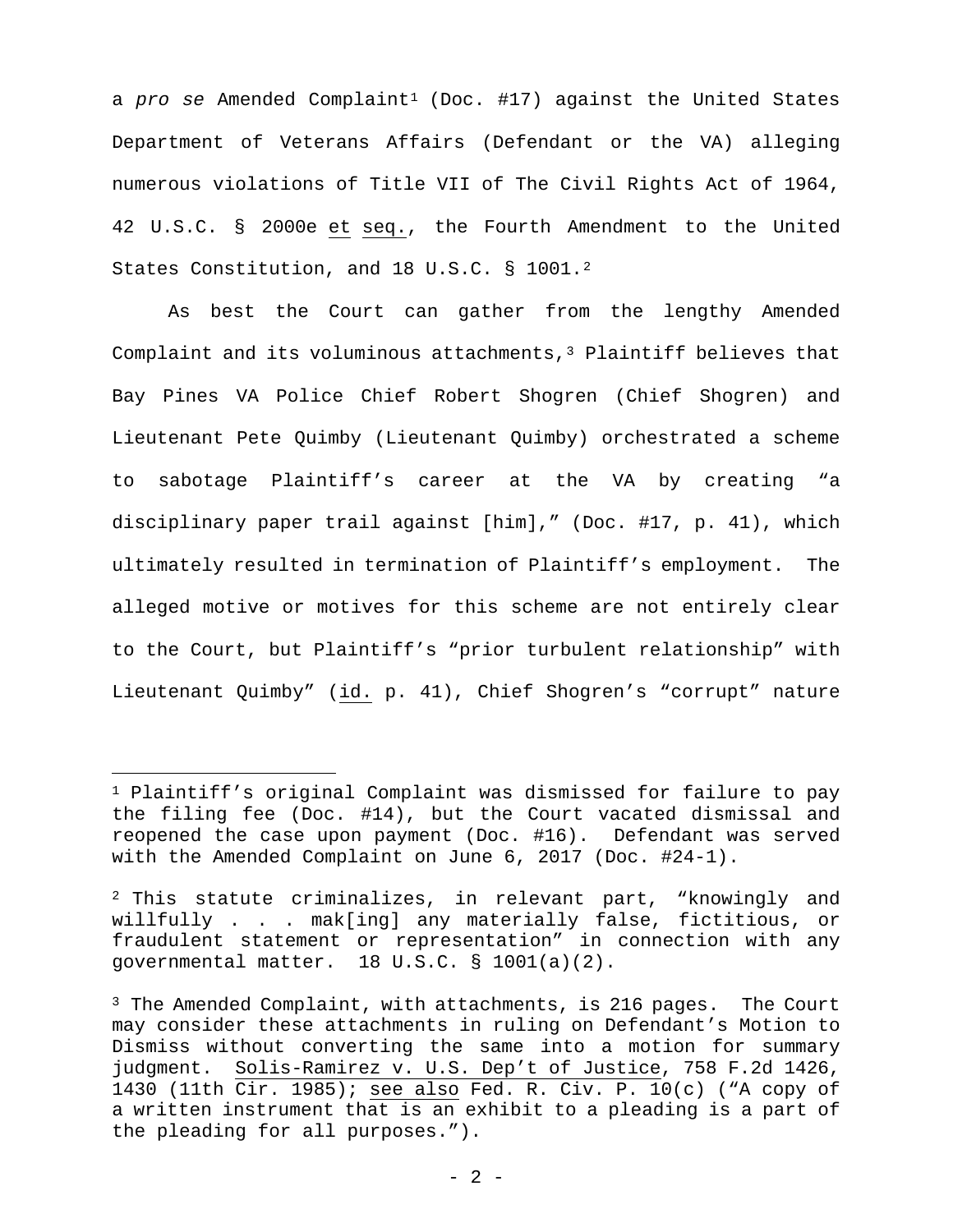(id. p. 6), and Plaintiff's extra-marital affair with another Clinic employee, Lizabeth Marsh (Ms. Marsh) (id. pp. 8, 12) seemingly all played a part.<sup>[4](#page-2-0)</sup> According to Plaintiff, other individuals were involved in the scheme, including Jeff Marsh (Mr. Marsh) - Ms. Marsh's then-husband,<sup>[5](#page-2-1)</sup> Sergeant Walter Slam<sup>[6](#page-2-2)</sup> (Sergeant Slam), and Officer Ron Testa (Officer Testa).

Plaintiff claims he made several requests to meet with Chief Shogren to discuss concerns regarding his treatment at the Clinic – particularly related to his relationship with Ms. Marsh - but was continually rebuked. (Id. pp. 16, 18.) On June 15, 2012, Plaintiff filed a request for "informal counseling" with an EEOC Counselor (id. p. 18), and he met with an EEOC representative on July 24, 2012. (Doc. #17-2, p. 18.) On September 13, 2012, EEOC Counselor Kelley Schafer sent Plaintiff a letter informing him that his file was being closed and that he had fifteen (15) days to file a formal complaint. (Doc. #17, p. 18.) Plaintiff did not

<span id="page-2-0"></span><sup>4</sup> Ms. Marsh worked as a medical support assistant at the Clinic. (Doc. #17, p. 9.)

<span id="page-2-1"></span><sup>5</sup> Plaintiff claims that Mr. Marsh searched his then-wife's cell phone and photographed explicit text messages she had exchanged with Plaintiff, which Mr. Marsh then provided to Clinic personnel. (Id. p. 16.)

<span id="page-2-2"></span><sup>6</sup> Plaintiff's filings continually refer to Sergeant Slam as "Brad Slam," except for Paragraph 14.H.ii of the Amended Complaint (Doc. #17), which mentions a "Sergeant Walter Slam." It is not clear why Plaintiff calls Sergeant Slam "Brad," but a review of the file leaves the Court confident that the individual at issue is named "Walter Slam." (E.g., Docs. ## 28-22; 28-24, p. 2; 28-30, p. 5.)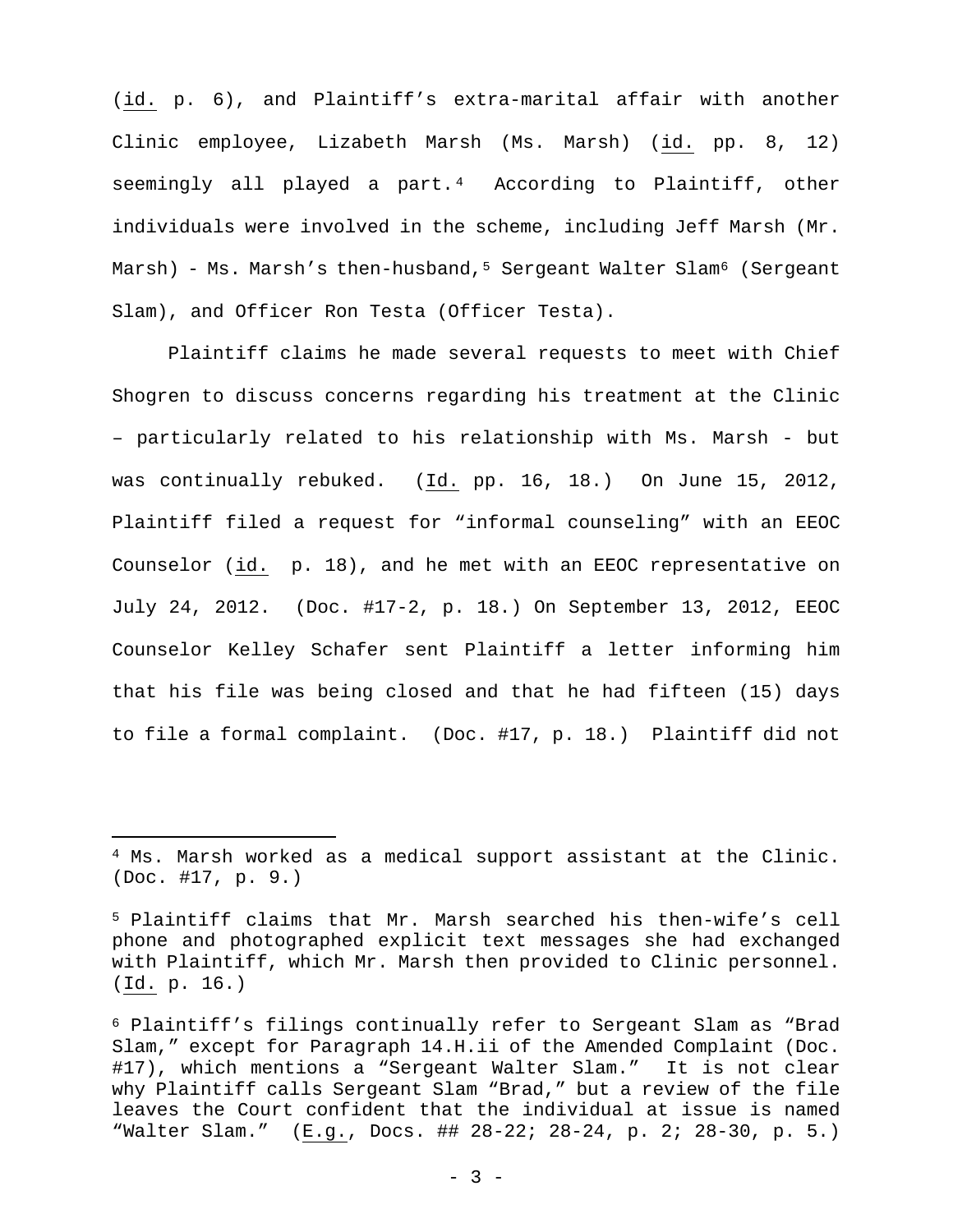do so at that time, but he did attend a mediation session with Chief Shogren on September 14, 2012. (Id. p. 16.)

Mediation was unsuccessful and, on September 19, 2012, Chief Shogren issued Plaintiff a Proposed Removal of Employment letter (the Proposed Removal Letter), which charged the following misconduct: (1) endangering the safety of a supervisor; (2) conduct unbecoming a police officer; (3) failure to follow supervisory instructions; and (4) inappropriate conduct in the workplace. The first charge relates to an incident in June or July 2012 in which Plaintiff allegedly placed Sergeant Slam in a chokehold. (Doc. #17, p. 22.) The second charge deals with a heated argument (a "lover's quarrel") between Plaintiff and Ms. Marsh at the Clinic on April 26, 2012, which was overheard by Officer Testa.[7](#page-3-0) (Id. p. 14.) The third charge arises out of Plaintiff's disobeying Lieutenant Quimby's order that Plaintiff have no contact with Ms. Marsh during work hours. (Id.) The fourth charge is based on the allegation that Plaintiff and Ms. Marsh engaged in sexual relations on VA property on or around November 5, 2011.<sup>[8](#page-3-1)</sup> (Id. p. 16.)

Plaintiff submitted a written response to the Proposed Removal Letter and met with Bay Pines VA Director Susanne Klinker (Director Klinker) on October 12, 2012 to discuss the charges.

<span id="page-3-0"></span><sup>&</sup>lt;sup>7</sup> Officer Testa reported the incident one week later, after which Plaintiff's "VA law enforcement authority" was suspended. (Doc. #17, p. 15.)

<span id="page-3-1"></span><sup>&</sup>lt;sup>8</sup> The evidentiary basis for this charge was, in large part, the text messages provided by Mr. Marsh.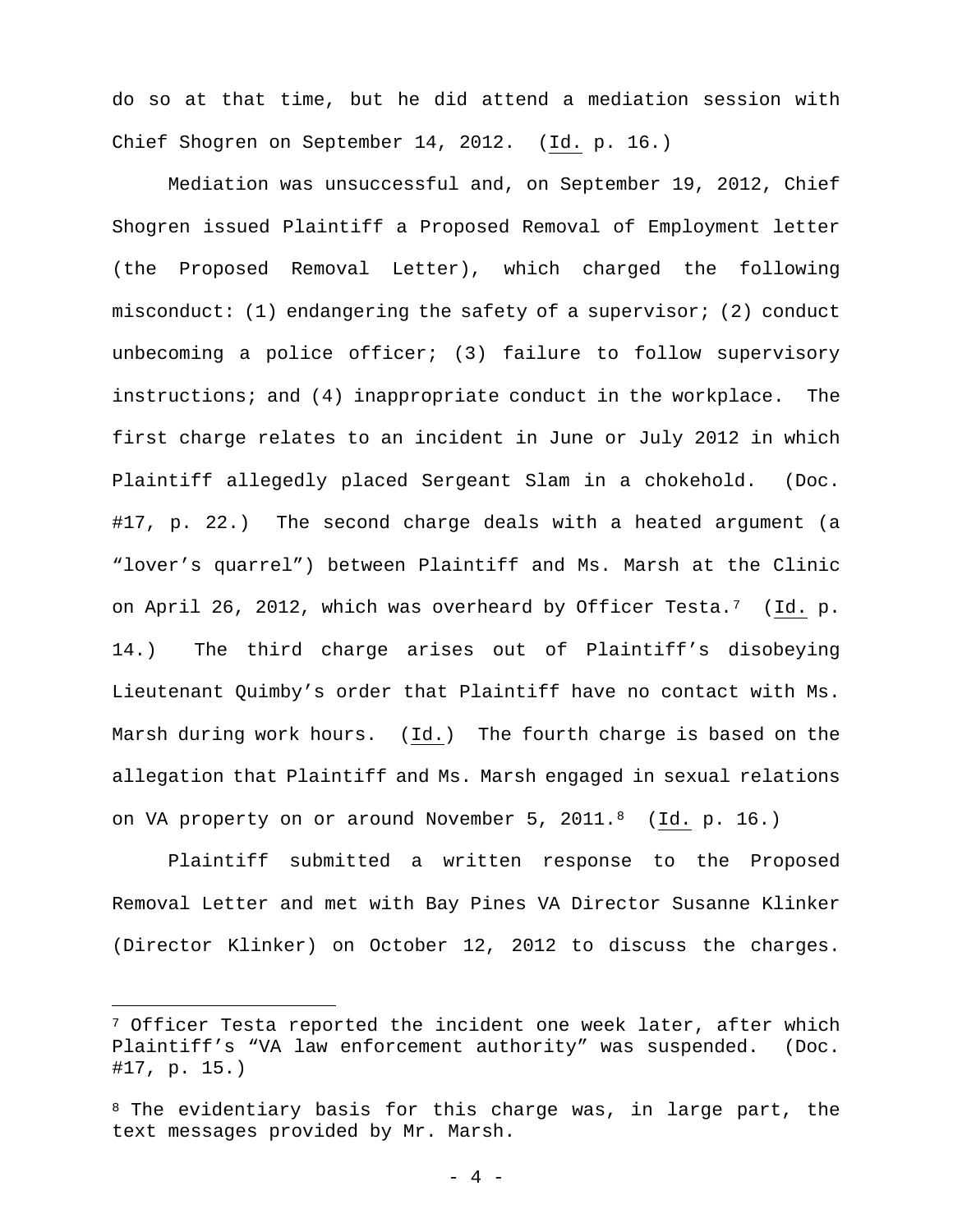(Doc. #17-4, pp. 12.) In a letter dated October 19, 2012, Director Klinker sustained the four charges and terminated Plaintiff's employment, effective October 27, 2012. (Id. pp. 9-10.)

Plaintiff then filed a "mixed case complaint" with the Merit Systems Protection Board (MSPB) pursuant to 29 C.F.R. § 1614.302(b), alleging discrimination claims under Title VII.[9](#page-4-0) (Id. pp. 20, 38.) The MSPB held a hearing on April 9, 2014 and sustained Plaintiff's termination, finding good cause for the removal and concluding Plaintiff had failed to show discriminatory motives underlying the termination. (Id. pp. 38-39.) Plaintiff appealed that decision to the EEOC, which affirmed the MSPB's findings on March 2, 2016. (Id. p. 39.) This lawsuit followed. The Court has jurisdiction over Plaintiff's "mixed" case pursuant to 5 U.S.C. § 7703(b)(2). Perry v. Merit Sys. Prot. Bd., 137 S. Ct. 1975, 1981 (2017); Kloeckner, 568 U.S. at 50.

#### **II.**

According to Plaintiff, the events underlying these charges either never occurred (sex on VA property; the no-contact order) or were overblown (the private "lover's quarrel" with Ms. Marsh; the "playful" chokehold). He contends that the fact that he was fired and Ms. Marsh – a Hispanic female – was only suspended for

<span id="page-4-0"></span><sup>&</sup>lt;sup>9</sup> A "mixed case" is one in which a federal employee alleges that he was subjected to an adverse "personnel action" that was motivated, at least in part, by discrimination. Kloeckner v. Solis, 568 U.S. 41, 44 (2012); Sarhan v. Dep't of Justice Fed. Bureau of Prisons, No. 15-13834, --- Fed. App'x ---, 2017 WL 5479450, at \*3 (11th Cir. Nov. 15, 2017); 29 C.F.R. § 1614.302.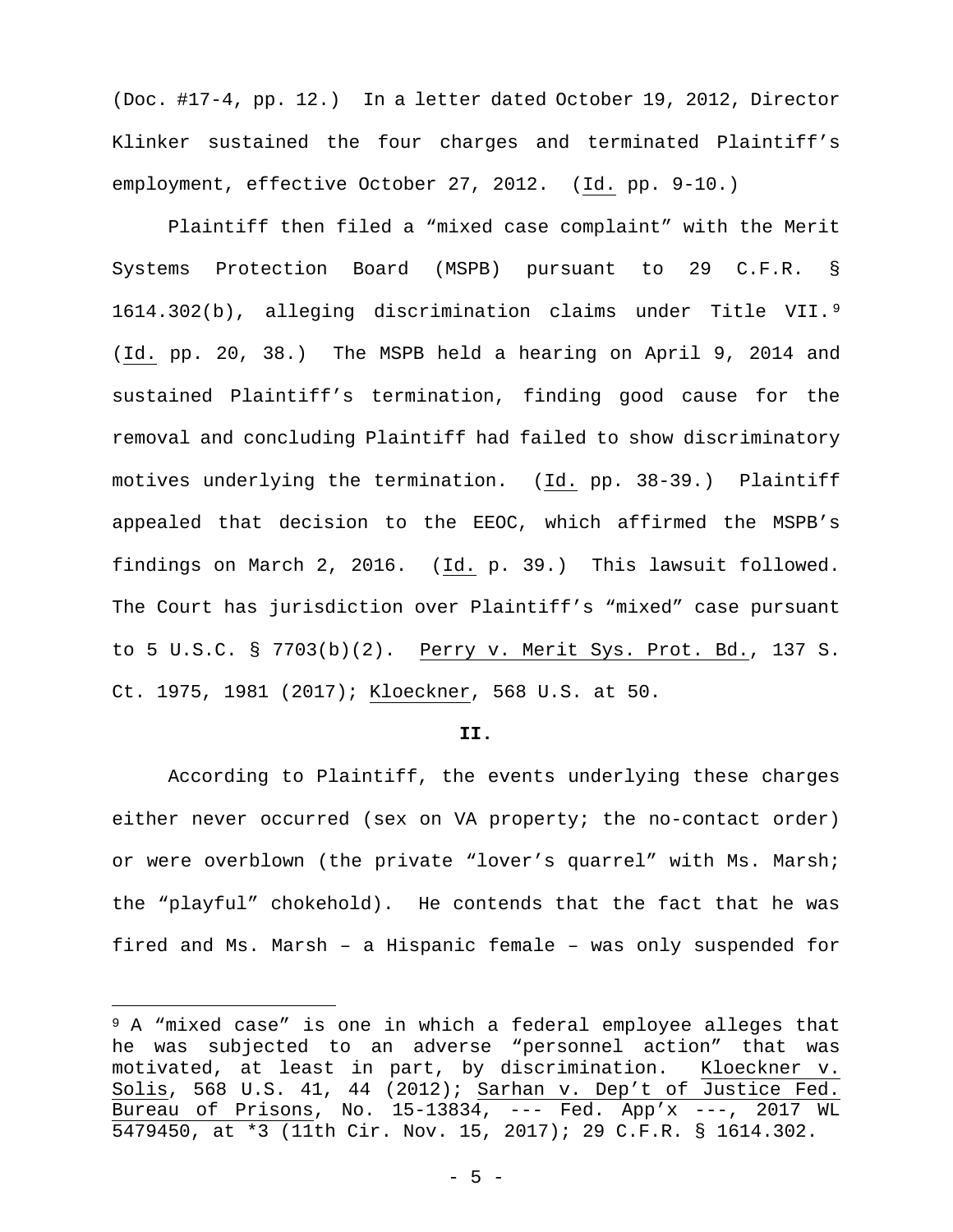three days proves that the VA discriminated against him based on his race, national origin, and gender. He also (i) claims that his Fourth Amendment privacy rights were violated when Mr. Marsh searched Ms. Marsh's cell phone and seized her text messages and (ii) believes that, in carrying out the conspiracy to fire him, various individuals at the VA engaged in criminally fraudulent behavior, in violation of 18 U.S.C. § 1001.

Defendant has moved to dismiss Plaintiff's claims. Defendant argues that the Fourth Amendment and Section 1001 claims must be dismissed because the VA, a governmental agency, is protected from suit by the doctrine of sovereign immunity. Defendant also claims that Section 1001 is a criminal statute that provides no private cause of action to a civil litigant. As for Plaintiff's discrimination, harassment, and retaliation claims, Defendant contends that Plaintiff has not alleged the facts necessary to state actionable claims under Title VII.

Shortly after Defendant filed the Motion to Dismiss, Plaintiff filed a four-page document titled "Motion for Summary Judgment," which contends that Plaintiff's claims "can be reasonably established on the evidence already provided in [his] Complaint" (Doc. #26, p. 3), and which also seeks a default on the ground that Defendant should have answered the Amended Complaint, not sought to dismiss it. (See Doc. #32, p. 1.) Defendant, in turn, filed a dual Response in Opposition/Cross Motion for Summary Judgment reiterating its sovereign immunity arguments and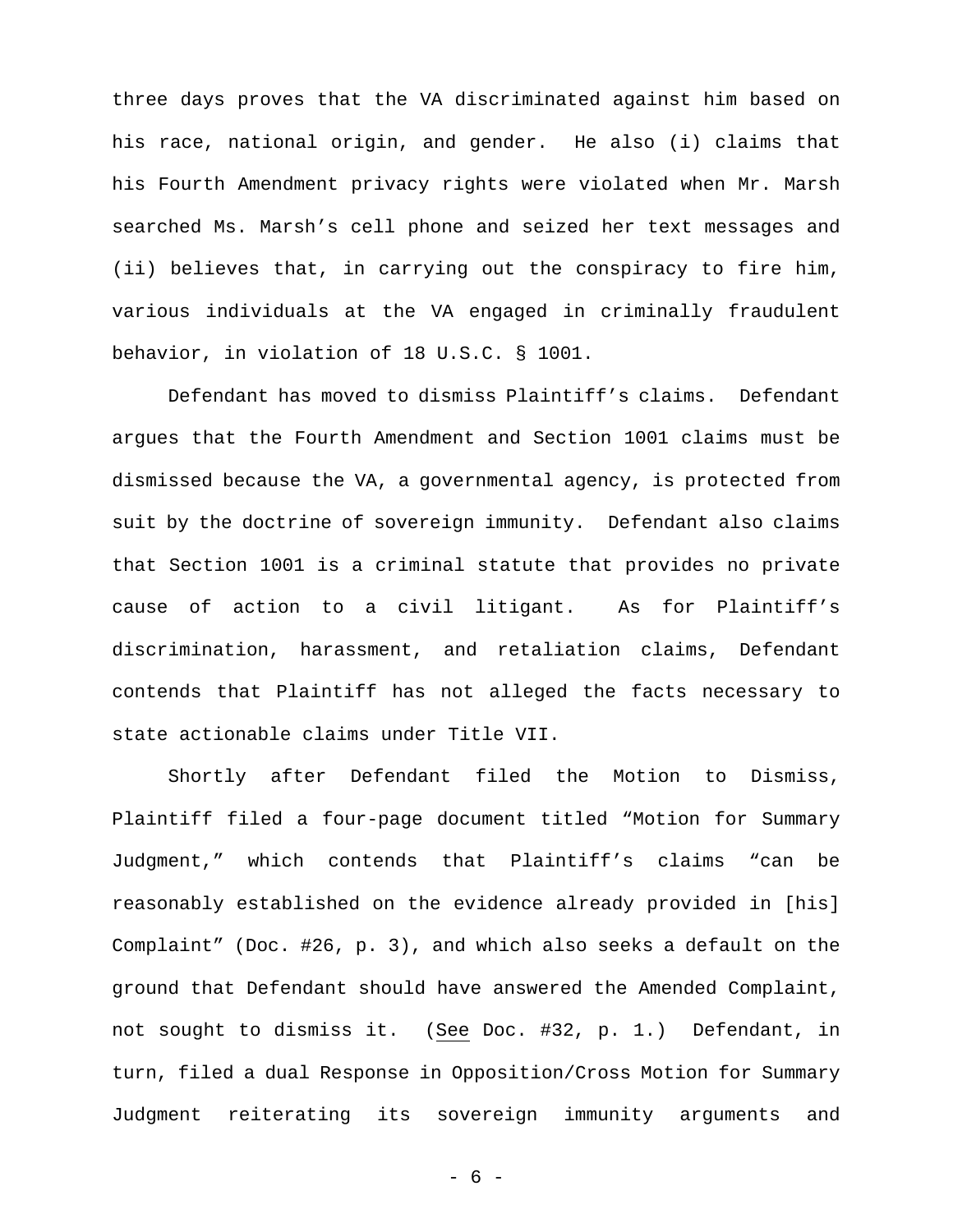contending that Plaintiff cannot meet the burden of proof required to sustain his Title VII claims.

Because the Court concludes that dismissal of Plaintiff's claims is warranted, and since it is not clear what stage of discovery the parties are in (or if discovery has even begun<sup>[10](#page-6-0)</sup>), the Court will deny as moot the cross motions for summary judgment.

#### **III.**

Federal Rule of Civil Procedure 8(a) governs pleading requirements for complaints and demands a "short and plain statement of the claim showing that the pleader is entitled to relief." Fed. R. Civ. P. 8(a)(2). The United States Supreme Court has interpreted this language as requiring the complaint to "raise a right to relief above the speculative level." Bell Atl. Corp. v. Twombly, 550 U.S. 544, 555 (2007). To do so requires "enough facts to state a claim to relief that is plausible on its face." Id. at 570. This plausibility pleading obligation demands "more than labels and conclusions, and a formulaic recitation of the elements of a cause of action will not do." Id. at 555 (citation omitted); see also Ashcroft v. Iqbal, 556 U.S. 662, 678 (2009) ("Threadbare recitals of the elements of a cause of action, supported by mere conclusory statements, do not suffice."); Chaparro v. Carnival Corp., 693 F.3d 1333, 1337 (11th Cir. 2012) ("Factual allegations that are merely consistent with a

<span id="page-6-0"></span><sup>10</sup> The parties never submitted a Case Management Report and thus the Court did not issue a Case Management Scheduling Order.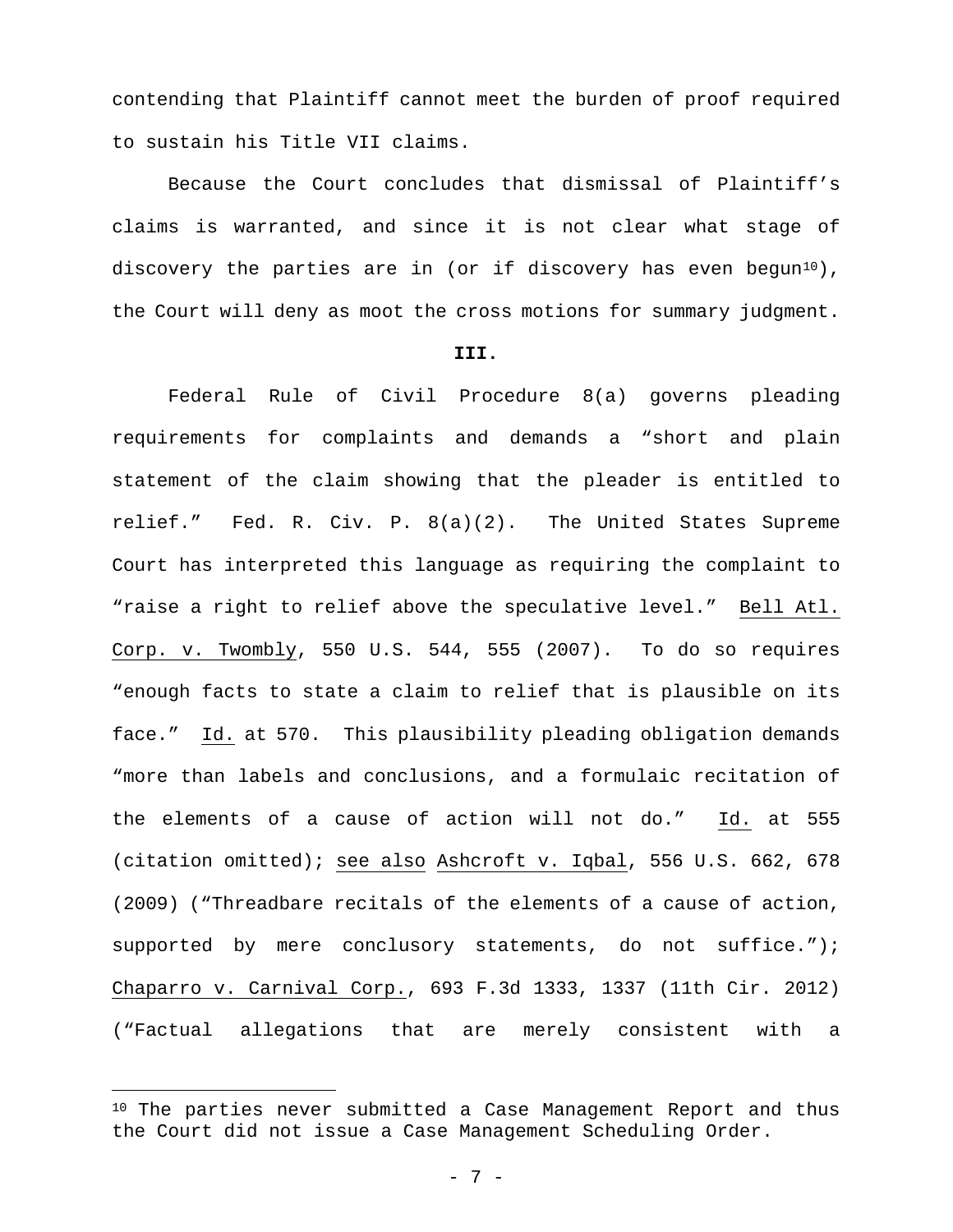defendant's liability fall short of being facially plausible." (citation omitted)). Instead, the complaint must contain enough factual allegations as to the material elements of each claim to raise the plausible inference that those elements are satisfied, or, in layman's terms, that the plaintiff has suffered a redressable harm for which the defendant may be liable.

If the defendant does not believe the allegations show the plaintiff is legally "entitled to relief," it may move to dismiss the case under Federal Rule of Civil Procedure 12. In evaluating a Rule 12 motion to dismiss, the Court must accept as true all factual allegations in the complaint and "construe them in the light most favorable to the plaintiff." Baloco ex rel. Tapia v. Drummond Co., 640 F.3d 1338, 1345 (11th Cir. 2011). However, mere "[l]egal conclusions without adequate factual support are entitled to no assumption of truth." Mamani v. Berzain, 654 F.3d 1148, 1153 (11th Cir. 2011) (citations omitted).

A pleading drafted by a party proceeding pro se, like the Amended Complaint at issue here, is held to a less stringent standard than one drafted by an attorney, and the Court will construe the allegations contained therein liberally. Jones v. Fla. Parole Comm'n, 787 F.3d 1105, 1107 (11th Cir. 2015). Nevertheless, "a pro se pleading must suggest (even if inartfully) that there is at least some factual support for a claim; it is not enough just to invoke a legal theory devoid of any factual basis."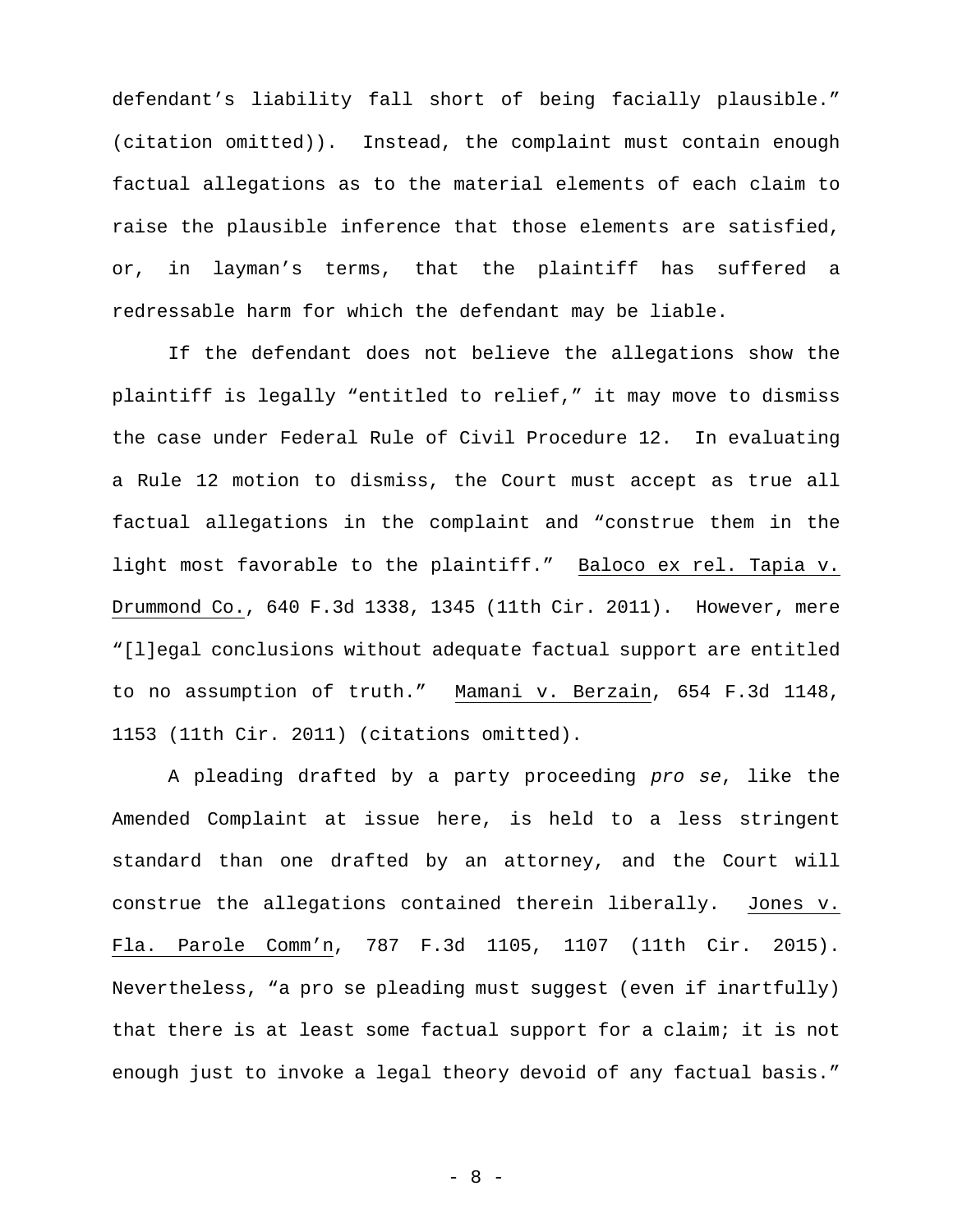Id. Nor will pro se status salvage a complaint that pleads claims over which the court lacks jurisdiction.

Put simply, even a pro se complaint must set forth claims the court has the power to resolve and allege facts showing that each cause of action is facially plausible.

## **IV.**

A federal court must ensure that it has subject matter jurisdiction over the claims alleged before it may proceed to decide those claims. Santiago-Lugo v. Warden, 785 F.3d 467, 471 (11th Cir. 2015) (citing Steel Co. v. Citizens for a Better Env't, 523 U.S. 83, 93–102 (1998)). According to Defendant, the sovereign immunity doctrine strips the court of its subject matter jurisdiction over – and thereby prevents the Court from adjudicating – Plaintiff's Fourth Amendment and 18 U.S.C. § 1001 claims. The Court begins its analysis there.

## **A. Sovereign Immunity**

The doctrine of sovereign immunity presumptively "shields the Federal Government and its agencies from suit." F.D.I.C. v. Meyer, 510 U.S. 471, 475 (1994) (citations omitted). Congress has the power to waive this immunity and consent to suit in a particular context, id., but "[s]uch waivers[] . . . must be explicit." Terrell v. United States, 783 F.2d 1562, 1565 (11th Cir. 1986). Where there is no express waiver, a "jurisdictional bar" exists, and a court has no power to proceed against a claim asserted against the Federal Government or one of its agencies.

- 9 -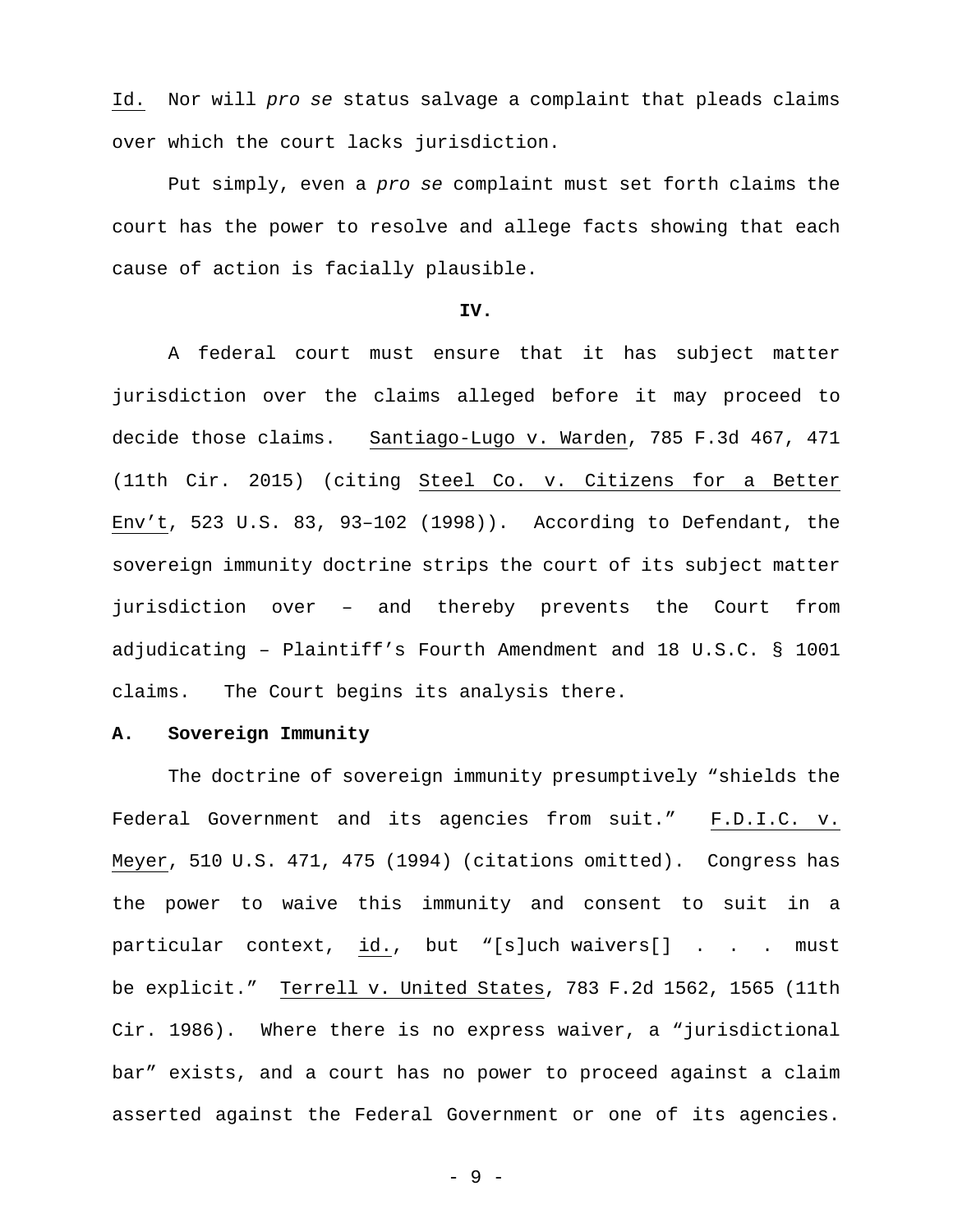In re Custom Contractors, LLC, 745 F.3d 1342, 1347 (11th Cir. 2014); see also United States v. Mitchell, 463 U.S. 206, 212 (1983). The VA is a federal agency and thus enjoys the protection of sovereign immunity. Com. of Mass. v. U.S. Veterans Admin., 541 F.2d 119, 123 (1st Cir. 1976); see also Irwin v. Dep't of Veterans Affairs, 498 U.S. 89, 95-96 (1990)

### **1) The Fourth Amendment**

Plaintiff's Fourth Amendment claim is based on the allegation that Mr. Marsh unlawfully searched Ms. Marsh's cell phone and seized (by photographing) certain text messages indicating that Plaintiff and Ms. Marsh may have engaged in workplace sexual relations, which in turn formed the basis for the VA's "inappropriate workplace conduct" charge against Plaintiff.

Even assuming Plaintiff's Fourth Amendment claim is otherwise viable,  $11$  he cannot sue the VA on this ground because Congress has not waived sovereign immunity. Meyer, 510 U.S. at 486; Corr. Servs. Corp. v. Malesko, 534 U.S. 61, 69 (2001). Because the Court lacks jurisdiction over this claim, it is dismissed without

<span id="page-9-0"></span><sup>11</sup> Aside from sovereign immunity, Plaintiff likely lacks standing to pursue this claim. The Fourth Amendment protects against unlawful governmental intrusions on an individual's privacy expectations, not against intrusions by private citizens - like Mr. Marsh. United States v. Steiger, 318 F.3d 1039, 1045 (11th Cir. 2003). Moreover, "Fourth Amendment rights are personal and may not be vicariously asserted. . . . [A] person does not have a reasonable expectation of privacy in another's belongings." Lenz v. Winburn, 51 F.3d 1540, 1549 (11th Cir. 1995). It was Ms. Marsh's cell phone and thus her privacy interest that was putatively violated, not Plaintiff's.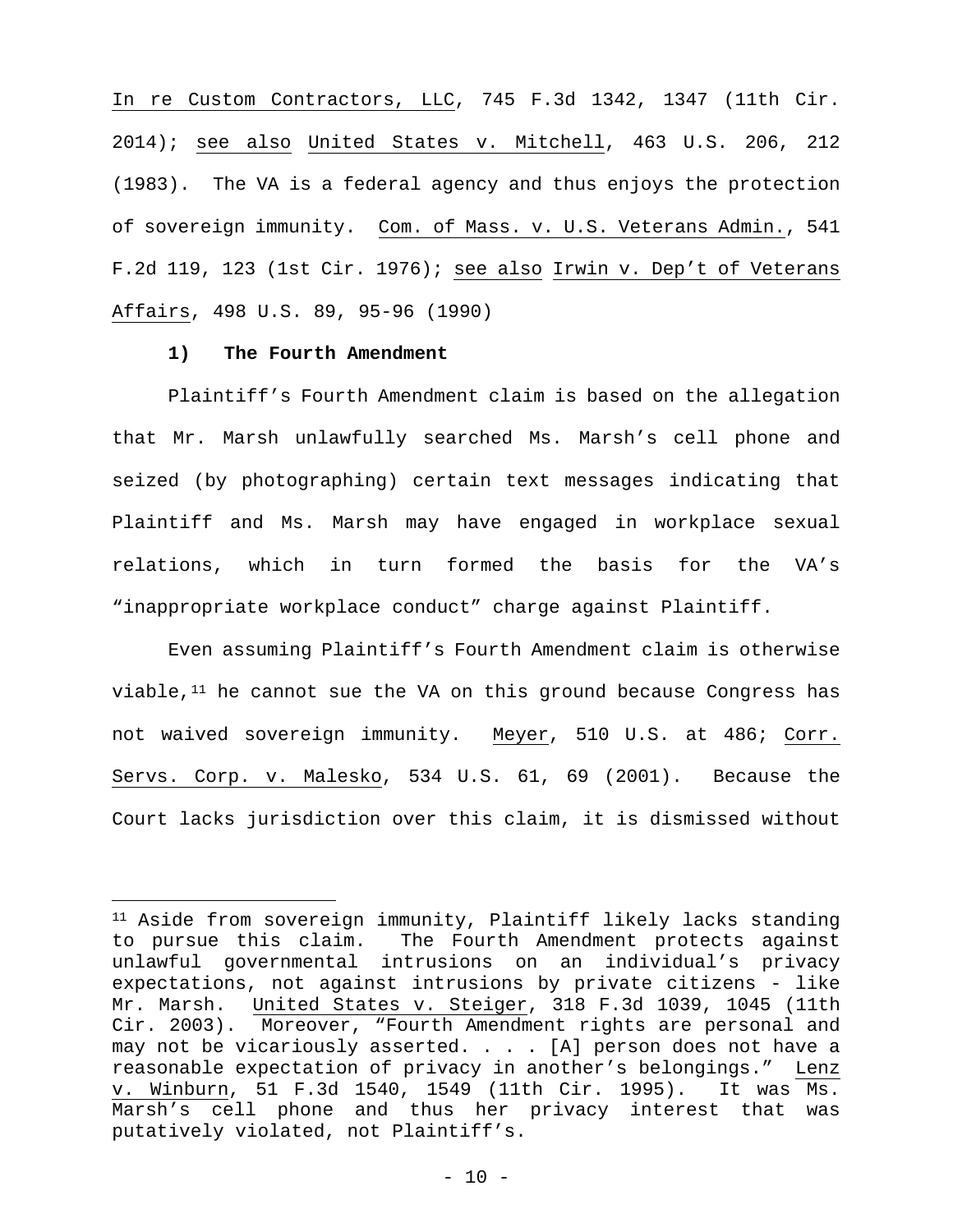prejudice. Stalley ex rel. U.S. v. Orlando Reg'l Healthcare Sys., Inc., 524 F.3d 1229, 1232 (11th Cir. 2008) ("A dismissal for lack of subject matter jurisdiction is not a judgment on the merits and is entered without prejudice.").

## **2) 18 U.S.C. § 1001**

 $\overline{\phantom{0}}$ 

Plaintiff believes that, in carrying out the alleged conspiracy to fire him, various individuals at the VA engaged in criminally fraudulent behavior, thereby violating 18 U.S.C. § 1001. Defendant counters that, again, the Court lacks the power to entertain this claim because Congress has not waived sovereign immunity and further, that this statute is inapplicable in a civil lawsuit. The Court agrees that 18 U.S.C. § 1001 is a criminal statute that "does not provide a civil cause of action." Lichtenberg v. Sec'y of the Navy, 627 F. App'x 916, 917 (11th Cir. 2015) (per curiam); see also Fed. Sav. & Loan Ins. Corp. v. Reeves, 816 F.2d 130, 137 (4th Cir. 1987); Greenblatt v. Klein, 634 F. App'x 66, 69 (3d Cir. 2015) (per curiam). Plaintiff's 18 U.S.C. § 1001 claim is dismissed without prejudice.<sup>[12](#page-10-0)</sup>

<span id="page-10-0"></span><sup>12</sup> Plaintiff's Motion for Summary Judgment states that "Plaintiff is not seeking criminal violation enforcement but merely to express the severity of corruption used . . . against him in his wrongful termination." (Doc. #26, p. 2.) Plaintiff suggests the Court simply read his claim as one of corruption. (Id.) Even if the Court could construe the Amended Complaint as asserting a claim under the Racketeer Influenced and Corrupt Organizations Act (RICO), 18 U.S.C. § 1961 et seq., the Court would still lack jurisdiction because there is no evidence that "the United States specifically waived its sovereign immunity for [RICO] claim[s]." Lichtenberg, 627 F. App'x at 917; see also Chevron Corp. v. Donziger, 833 F.3d 74, 138 (2d Cir. 2016).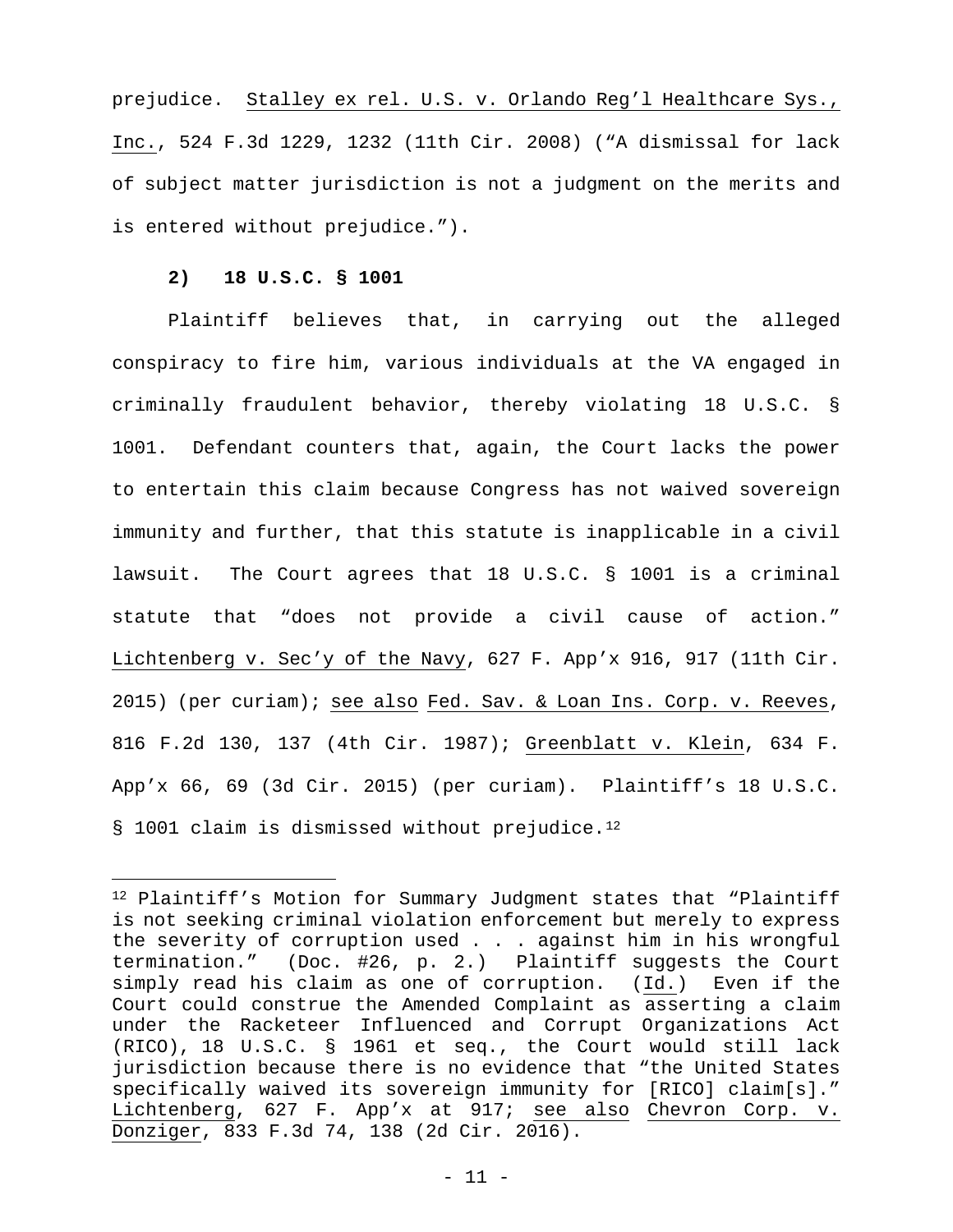## **B. Title VII - Discrimination, Harassment, Retaliation**

That leaves Plaintiff's Title VII claims. Although the Amended Complaint cites only Title VII generally, the Court will proceed under Section 2000e-16, which applies to federal employers. See Canino v. U.S. E.E.O.C., 707 F.2d 468, 472 (11th Cir. 1983) (observing that Section 2000e-16 "is the exclusive remedy for charges brought against federal employers including reprisals"); see also 5 U.S.C. § 7703(a)(2). As relevant here, that section mandates that "[a]ll personnel actions affecting employees . . . in executive agencies . . . be made free from any discrimination based on race, color, religion, sex, or national origin." 42 U.S.C. § 2000e-16(a).

Before continuing, the Court notes that the language in Section 2000e-16(a) is a bit different from that contained in the anti-discrimination provision pertaining to private employers.<sup>[13](#page-11-0)</sup> The Eleventh Circuit "ha[s] not addressed, in a published opinion,

i

<span id="page-11-0"></span><sup>13</sup> 42 U.S.C. § 2000e-2(a)(1) makes it an "unlawful employment practice . . . to fail or refuse to hire or to discharge any individual, or otherwise to discriminate against any individual with respect to his compensation, terms, conditions, or privileges of employment, because of such individual's race, color, religion, sex, or national origin." This provision has been interpreted as protecting against "the creation or perpetuation of a discriminatory work environment," also known as a "hostile work environment." Vance v. Ball State Univ., 133 S. Ct. 2434, 2440 (2013); see also Meritor Sav. Bank, FSB v. Vinson, 477 U.S. 57, 64-67 (1986). Title VII also expressly prohibits private employers from retaliating against an employee "on account of [that] employee's having opposed, complained of, or sought remedies for, unlawful workplace discrimination." Univ. of Tex. Sw. Med. Ctr. v. Nassar, 133 S. Ct. 2517, 2522 (2013) (citing 42 U.S.C. § 2000e-3(a)).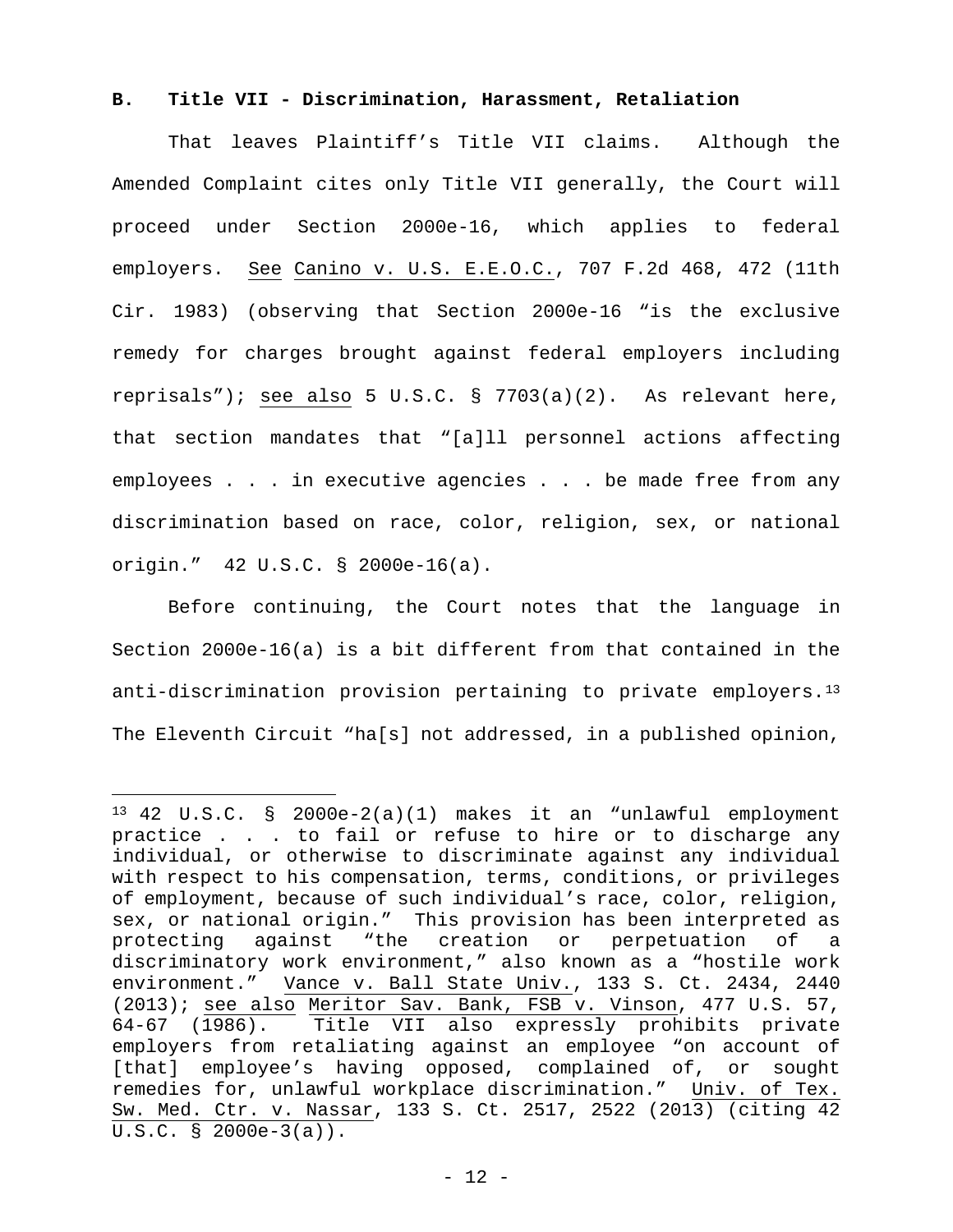whether  $\S$  2000e-2(a) . . . and  $\S$  2000e-16(a) are legally equivalent." Putman v. Sec'y, Dep't of Veterans Affairs, 510 F. App'x 827, 829 (11th Cir. 2013) (per curiam). It has, however, noted that "other Circuits have so held" and more than once "assume[d]  $\ldots$  that the coverage is the same."<sup>[14](#page-12-0)</sup> Id.; Thomas v. Miami Veterans Med. Ctr., 290 F. App'x 317, 319 (11th Cir. 2008) (per curiam) ("[D]espite the differences in language, Title VII places the same restrictions on federal agencies as it does on private employers." (citing Czekalski v. Peters, 475 F.3d 360, 363 (D.C. Cir. 2007))). Accordingly, in addressing the viability of Plaintiff's Title VII claims, the Court proceeds on the presumption that those claims are actionable under Section 2000e-16, as they would be against a private employer under 42 U.S.C. § 2000e-2(a).

As Defendant acknowledges, by allowing employees to file suit after exhausting their administrative remedies, Congress has explicitly waived immunity for Title VII claims asserted against governmental agencies like the VA. See 42 U.S.C. § 2000e-5. But Defendant is also correct that this waiver applies only to claims involving one or more of the five personal attributes set forth in the statute: race, color, religion, sex, or national origin.

 $\overline{\phantom{0}}$ 

<span id="page-12-0"></span><sup>14</sup> Moreover, the pre-split Fifth Circuit held that "the 1972 amendments extending the protections of Title VII to federal employees . . . were intended to give federal employees the same rights as private employees," including "bar[ing] reprisals against federal employees who file charges of discrimination." Porter v. Adams, 639 F.2d 273, 278 (5th Cir. 1981). That holding is binding precedent on this Court. Bonner v. City of Prichard, 661 F.2d 1206, 1207 (11th Cir. 1981).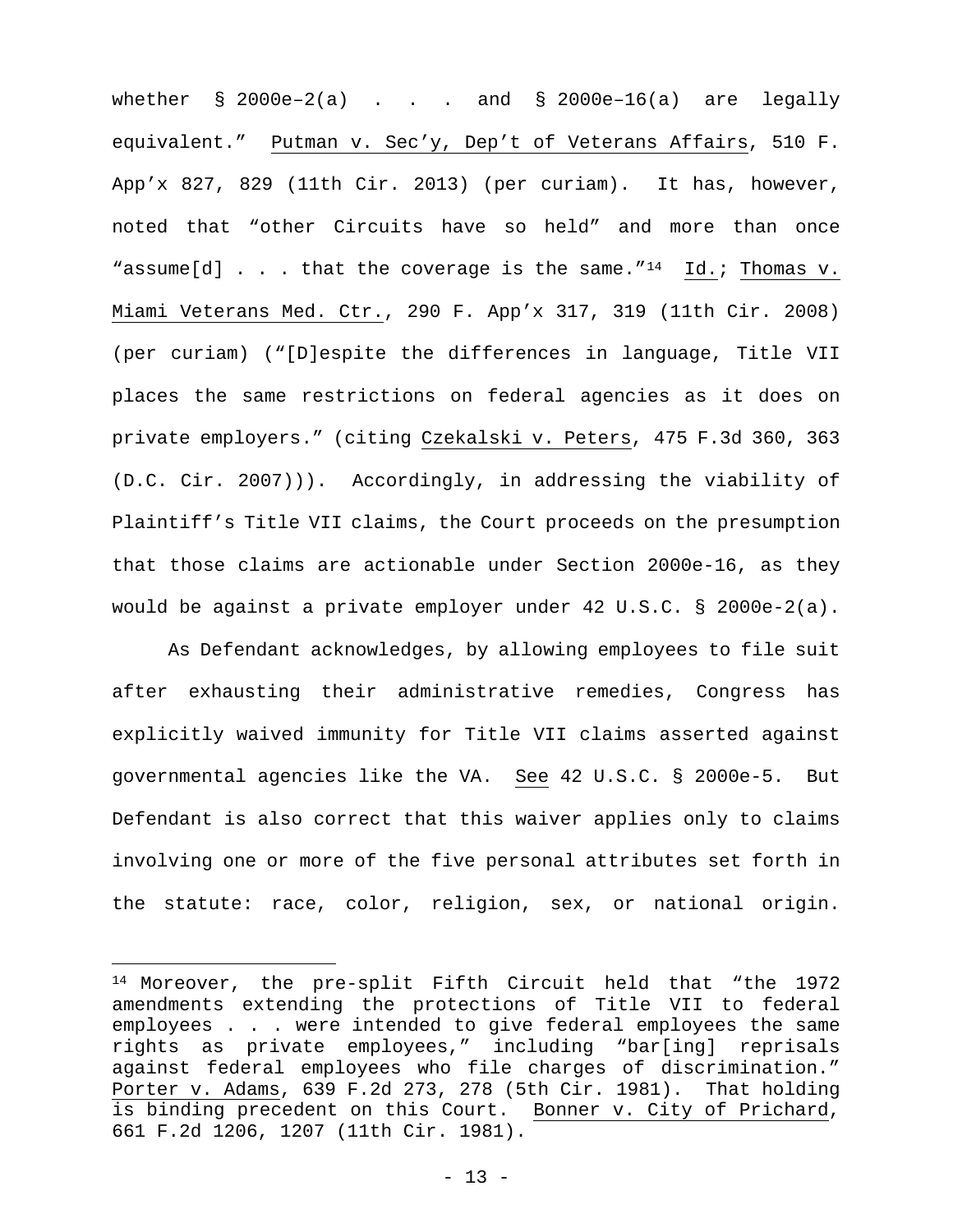Thompson v. McHugh, 388 F. App'x 870, 872 (11th Cir. 2010) (per curiam). Marital status is not in that list. Consequently, sovereign immunity shields Defendant from Plaintiff's Title VII claim of marital discrimination. See Shaw v. Delta Air Lines, Inc., 463 U.S. 85, 95 (1983); Pinson v. Rumsfeld, 192 F. App'x 811, 815 (11th Cir. 2006) (per curiam). As such, the Court dismisses that claim without prejudice and proceeds to address the remaining Title VII claims.

# **1. Discrimination - Disparate Treatment**

# **a) Race, National Origin, and Gender**

The Court begins by considering Plaintiff's claim that the VA discriminated against him because of his gender (male), race (Caucasian), and national origin (northern European).

"Employment discrimination claims all require proof of discriminatory intent." Trask v. Sec'y, Dep't of Veterans Affairs, 822 F.3d 1179, 1192 (11th Cir. 2016) (citation omitted). Where no direct evidence of discriminatory intent exists, [15](#page-13-0) establishing "a prima facie case for disparate treatment in an employment discrimination case" requires the plaintiff to show that: "(1) []he is a member of a protected class; (2) []he was subjected to an adverse employment action; (3) h[is] employer treated similarly situated employees outside of her protected

i

<span id="page-13-0"></span><sup>&</sup>lt;sup>15</sup> Direct evidence "refers to a type of evidence which, if true, would require no inferential leap in order for a court to find discrimination." Bass v. Bd. of Cty. Comm'rs, Orange Cty., Fla., 256 F.3d 1095, 1111 (11th Cir. 2001).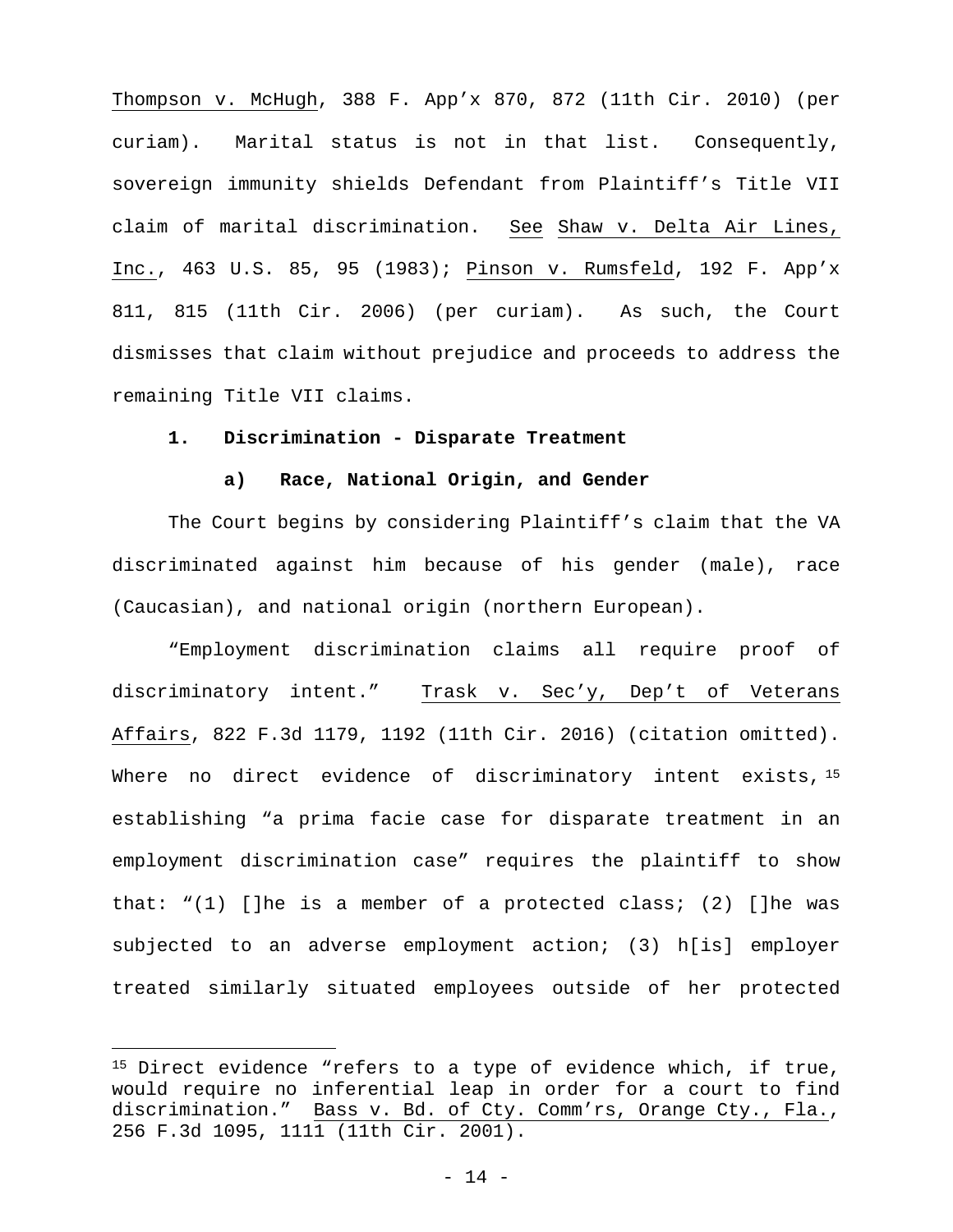class more favorably than she was treated; and (4) []he was qualified to do the job." Id. (citation omitted); see also McDonnell Douglas Corp. v. Green, 411 U.S. 792 (1973).

Relevant here, establishing the third factor typically requires the plaintiff to identify a proper "comparator" – that is, someone who - protected characteristic aside - is "nearly identical" to the plaintiff. Id.; see also Silvera v. Orange Cty. Sch. Bd., 244 F.3d 1253, 1259 (11th Cir. 2001) ("In order to meet the comparability requirement a plaintiff is required to show that he is similarly situated in all relevant aspects to the [proposed comparator]."); Jones v. Bessemer Carraway Med. Ctr., 137 F.3d 1306, 1311 n.6 (11th Cir.) ("[N]o plaintiff can make out a prima facie case by showing just that she belongs to a protected class and that she did not violate her employer's work rule. The plaintiff must also point to someone similarly situated (but outside the protected class) who disputed a violation of the rule and who was, in fact, treated better."), opinion modified by, 151 F.3d 1321 (11th Cir. 1998). "If two employees are not 'similarly situated,' the different application of workplace rules does not constitute illegal discrimination." Lathem v. Dep't of Children & Youth Servs., 172 F.3d 786, 793 (11th Cir. 1999).

According to the Amended Complaint, "proof" of discriminatory intent for Plaintiff's race, national origin, and gender discrimination claims lies in the fact that, whereas he was fired for the affair, Ms. Marsh – a Hispanic woman – was only suspended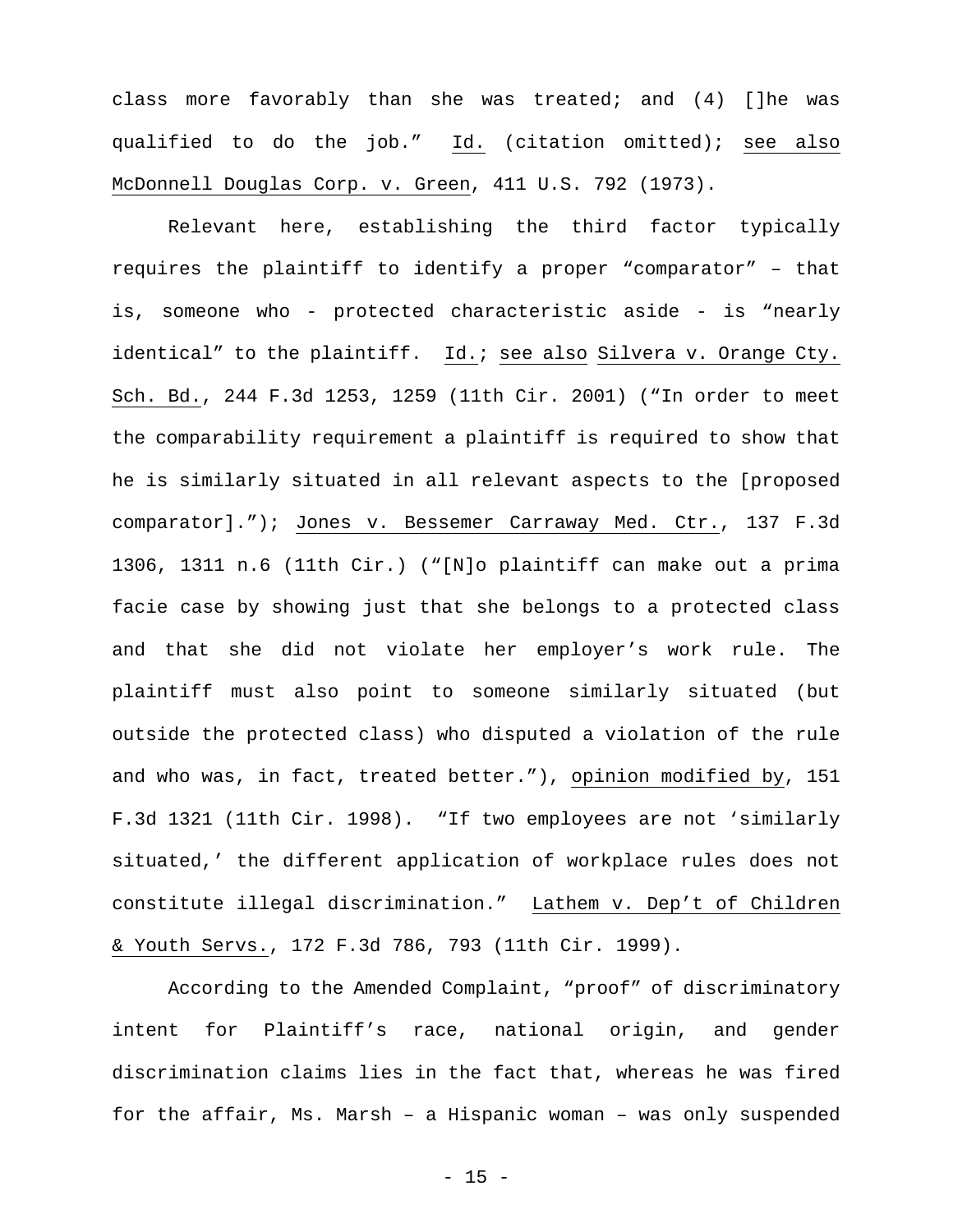for three days. Defendant argues that these claims must be dismissed because the Amended Complaint, along with the materials Plaintiff attached thereto, leave clear that Ms. Marsh was not "similarly situated" to Plaintiff. Without an adequate comparator, Defendant continues, it will be impossible for Plaintiff to establish the third element of his prima facie case.

"[A] plaintiff is not required to plead a prima facie case of discrimination in order to survive dismissal." McCone v. Pitney Bowes, Inc., 582 F. App'x 798, 801 n.4 (11th Cir. 2014) (per curiam). Nonetheless, the claim as pled must still be "facially plausible," that is, it must "allow the court to draw the reasonable inference that [the defendant] [i]s liable for . . . [the] discrimination [charged]." Id. at 801. In other words, while the failure to plead a particular discrimination element does not mandate dismissal, it can constitute grounds for dismissal where it is apparent that the plaintiff will never be able to carry his burden of proof on that element. See Evans v. Ga. Reg'l Hosp., 850 F.3d 1248, 1254 (11th Cir. 2017).

The Court agrees that, as pled, Plaintiff's race, national origin, and gender discrimination claims are facially implausible because there is no viable comparator. Plaintiff's sole would-be comparator, Ms. Marsh, had a different job (she was a medical assistant and Plaintiff was a police officer) and worked under different supervision. (Doc. #17-2, p. 16.) Moreover, the Amended Complaint leaves clear that, unlike Plaintiff, Ms. Marsh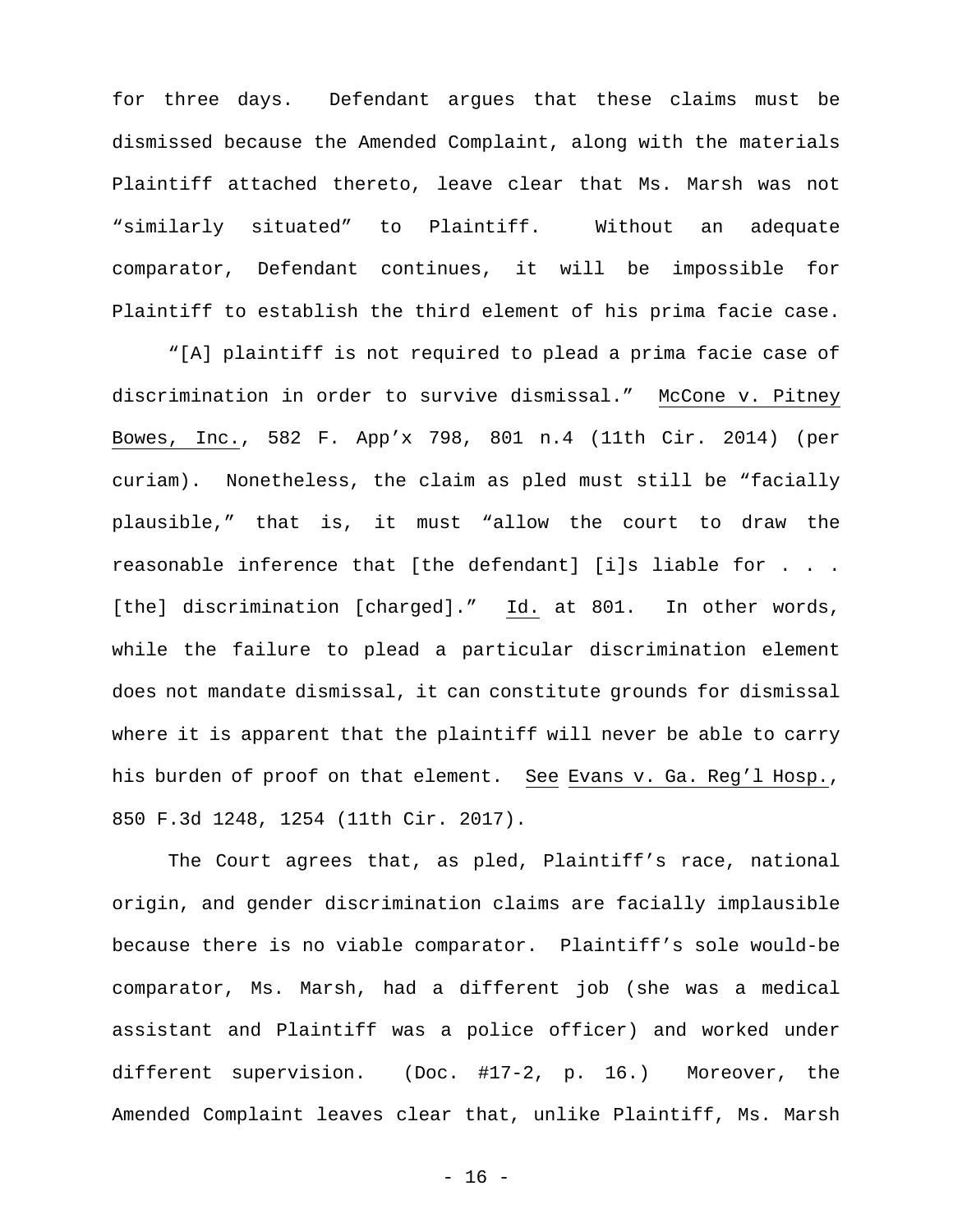was never charged with endangering the safety of a supervisor (she was not involved in the altercation between Plaintiff and Sergeant Slam), conduct unbecoming a police officer (she was not a police officer), or failure to follow supervisory instructions (she was not give a no-contact order). Where the proposed comparator works in a different department, has different job duties, answers to a different supervisor, and has fewer disciplinary infractions, then she is categorically not similarly situated "in all relevant aspects" and thus "not a proper comparator." Foster v. Biolife Plasma Servs., LP, 566 F. App'x 808, 812 (11th Cir. 2014) (per curiam); see also Bessemer, 137 F.3d at 1312-13 (no "similarity" where proposed comparators committed one act of misconduct and plaintiff committed two); Jones v. Gerwens, 874 F.2d 1534, 1541 (11th Cir. 1989) ("Courts have held that disciplinary measures undertaken by different supervisors may not be comparable for purposes of Title VII analysis.").

There are no allegations in the Amended Complaint from which the Court may infer that another potential comparator exists. Accordingly, as currently pled, Plaintiff's race, national origin, and gender disparate treatment discrimination claims are not plausible on their face. See Bessemer, 137 F.3d at 1311 ("If [a] Plaintiff fails to identify similarly situated, nonminority employees who were treated more favorably, [his] case must fail because the burden is on [him] to establish [a] prima facie case."). At the same time – and particularly in light of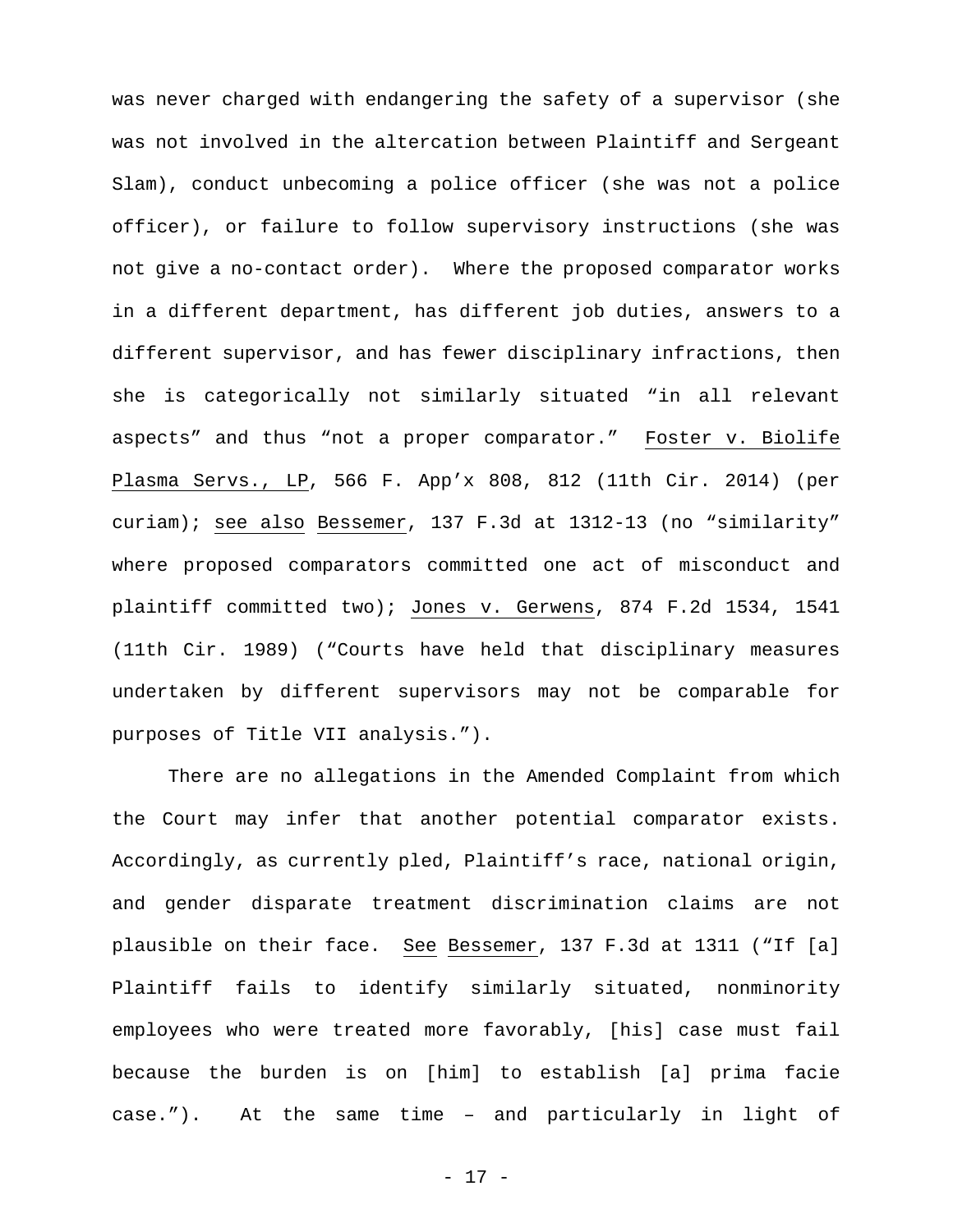Plaintiff's pro se status – the Court cannot say that no other adequate comparator exists and thus will dismiss these claims without prejudice. See Evans, 850 F.3d at 1254 ("[A] pro se litigant generally should be permitted to amend her complaint, [except where] it would be futile.").

## **b) Religion**

Plaintiff's religious discrimination claim is a bit different. The Amended Complaint avers that Plaintiff, who identifies as Protestant, "was stigmatized for allegedly committing adultery and fornication." (Doc. #17, p. 47.) In support thereof, Plaintiff cites a conversation in which Sergeant Slam stated "he was no longer interested in having theological conversations with the Plaintiff, as [they] had done in the past, because the Plaintiff was now divorced and was in sin with his relationship with Lizabeth Marsh." (Doc. #17, p. 46.) Plaintiff also points to his pre-termination hearing with Director Klinker, during which she corrected Plaintiff's miscategorization of Mr. Marsh as Ms. Marsh's "ex-husband" (which he was not yet) "in a very seething tone." (Id. p. 45.) According to Plaintiff, this illustrated her "religious concern" about his behavior, which in turn motivated her decision to fire him. (Id. p. 45-46.)

Read liberally, Plaintiff's claim appears to be one of discrimination due to religious "nonadherence," rather than an archetypal disparate treatment claim. A religious nonadherence claim, sometimes referred to as a "reverse religious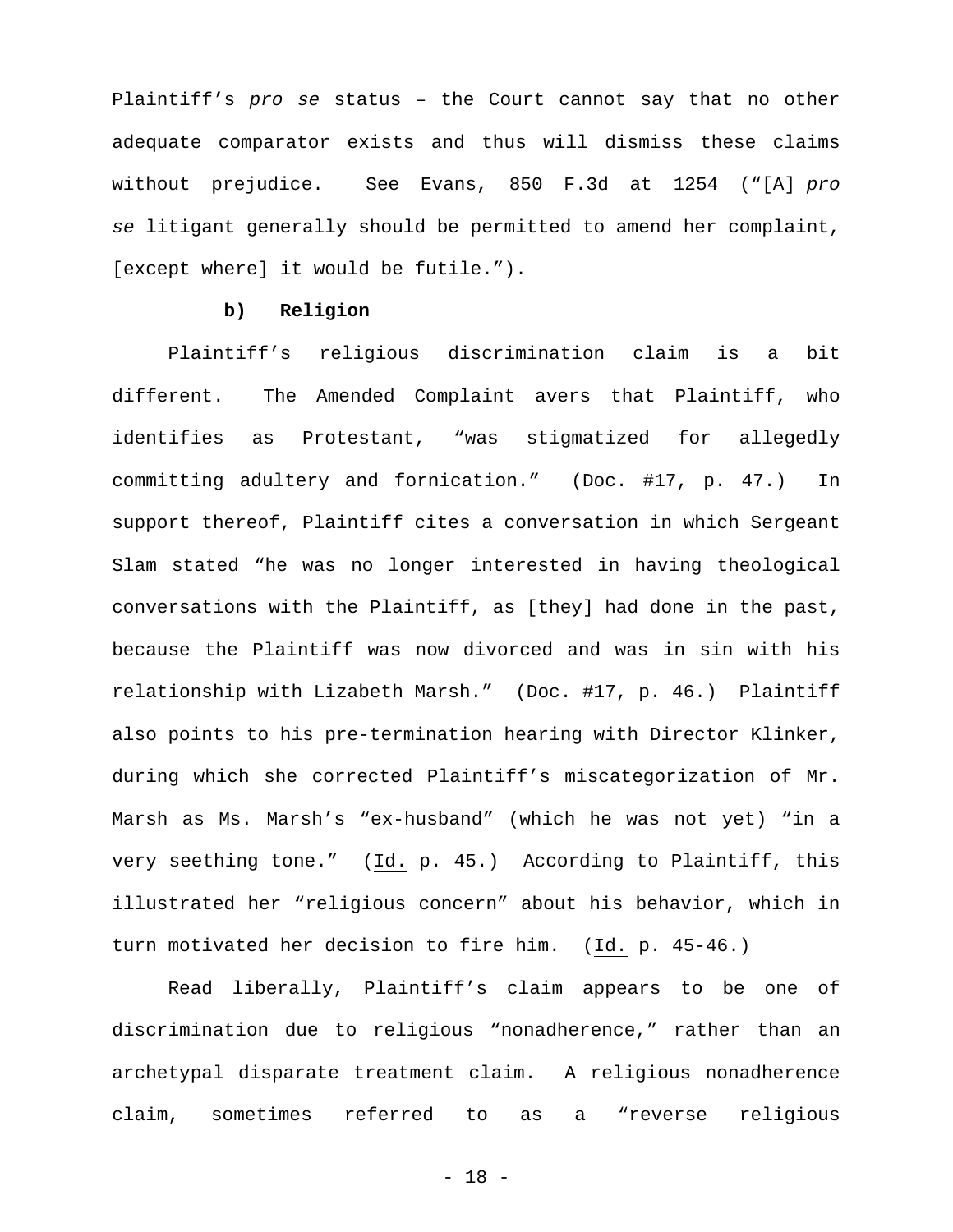discrimination" claim, alleges that the failure to conform one's religious beliefs and/or conduct to an employer's pious expectations resulted in an adverse employment action. See, e.g., Noyes v. Kelly Servs., 488 F.3d 1163, 1168-69 (9th Cir. 2007); Shapolia v. Los Alamos Nat. Lab., 992 F.2d 1033, 1037-38 (10th Cir. 1993); cf. Young v. Sw. Sav. & Loan Ass'n, 509 F.2d 140, 141 (5th Cir. 1975) ("Congress, through Title VII, has provided the courts with a means to preserve religious diversity from forced religious conformity.").

The operative question is whether the Amended Complaint pleads a facially plausible religious nonadherence claim. A plaintiff alleging religious discrimination usually must establish the same multi-factor prima facie case discussed above.<sup>[16](#page-18-0)</sup> Lubetsky v. Applied Card Sys., Inc., 296 F.3d 1301, 1305 (11th Cir. 2002). However, a number of Circuit Courts of Appeals have employed a more relaxed prima facie standard for nonadherence claims which does not include the "protected class" factor. Shapolia, 992 F.2d at 1038; Noyes, 488 F.3d at 1168–69. Specifically,

> in order to establish a prima facie case in actions where the plaintiff claims that he was discriminated against because he did not share certain religious beliefs held by his supervisors,  $\ldots$  the plaintiff must show (1) that he was subjected to some adverse employment action; (2) that, at the time the employment action was taken, the employee's job performance was satisfactory; and (3) some

i

<span id="page-18-0"></span> $16$  The plaintiff must also "present . . . evidence that the decision-maker knew of his religion" or beliefs. Lubetsky, 296 F.3d at 1306.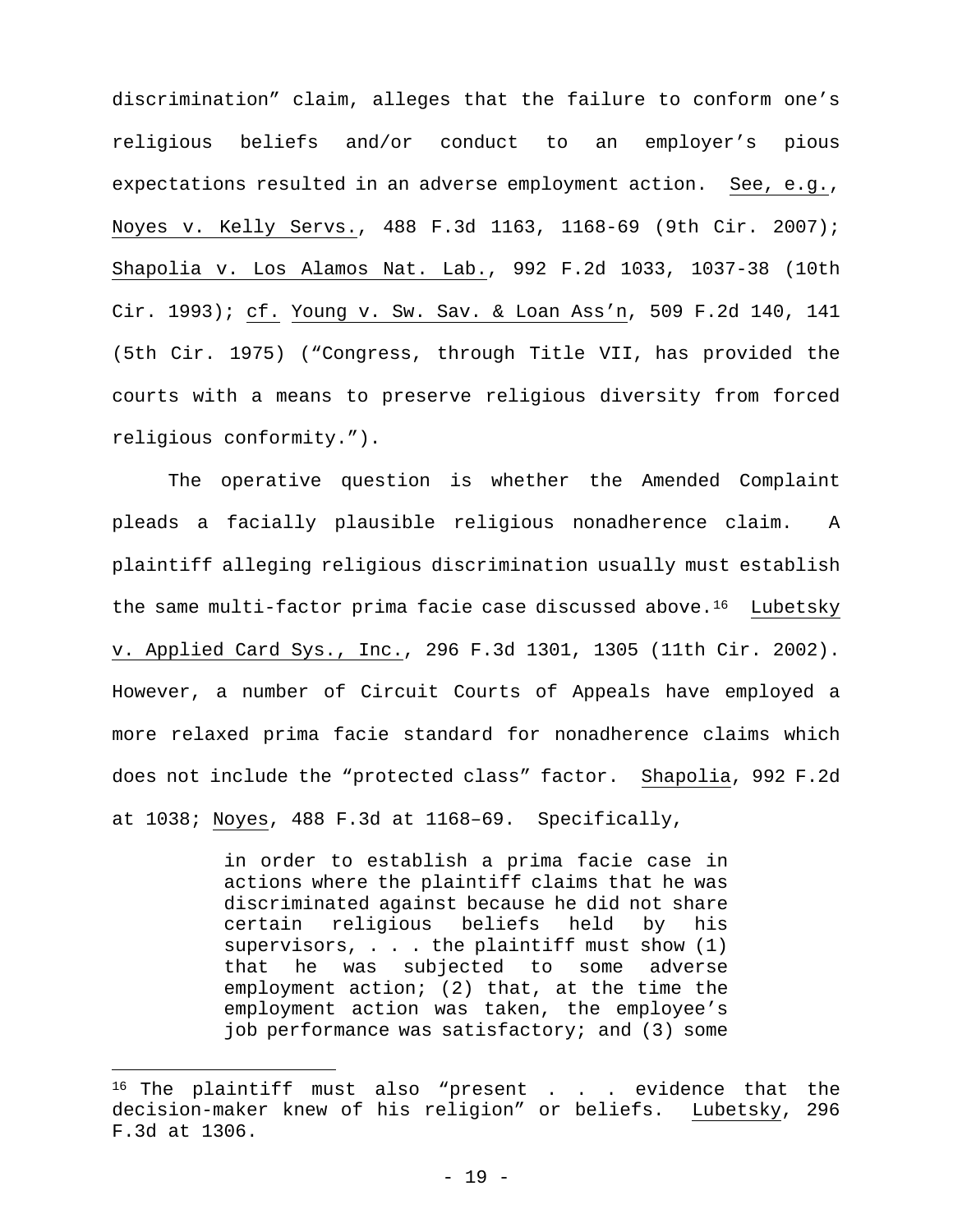additional evidence to support the inference that the employment actions were taken because of a discriminatory motive based upon the employee's failure to hold or follow his or her employer's religious beliefs.

Shapolia, 992 F.2d at 1038; see Noyes, 488 F.3d at 1168 (finding "instructive" Shapolia's treatment of "non-adherence" religious discrimination claims); see also Venters v. City of Delphi, 123 F.3d 956, 972 (7th Cir. 1997) ("We agree with our colleagues in the Tenth Circuit that the accommodation framework on which the district court relied has no application when the employee alleges that he was fired because he did not share or follow his employer's religious beliefs." (citing Shapolia, 992 F.2d at 1038)). While the Eleventh Circuit does not appear to have expressly addressed whether a different prima facie standard applies to nonadherence religious discrimination claims, that court has "repeatedly emphasized that the requisite showings that make up a prima facie case are not meant to be rigid or inflexible" and has entertained cases in which "the evidence does not fit neatly into the classic prima facie case formula." Schoenfeld v. Babbitt, 168 F.3d 1257, 1268 (11th Cir. 1999) (citations omitted).

Ultimately, whether the Eleventh Circuit would follow the formula laid out in Shapolia or continue to apply the traditional discrimination framework, this Court must conclude that the Amended Complaint does not plead a plausible religious discrimination claim. First, Plaintiff has not alleged he was treated worse than a non-Protestant, and thus he has not pled a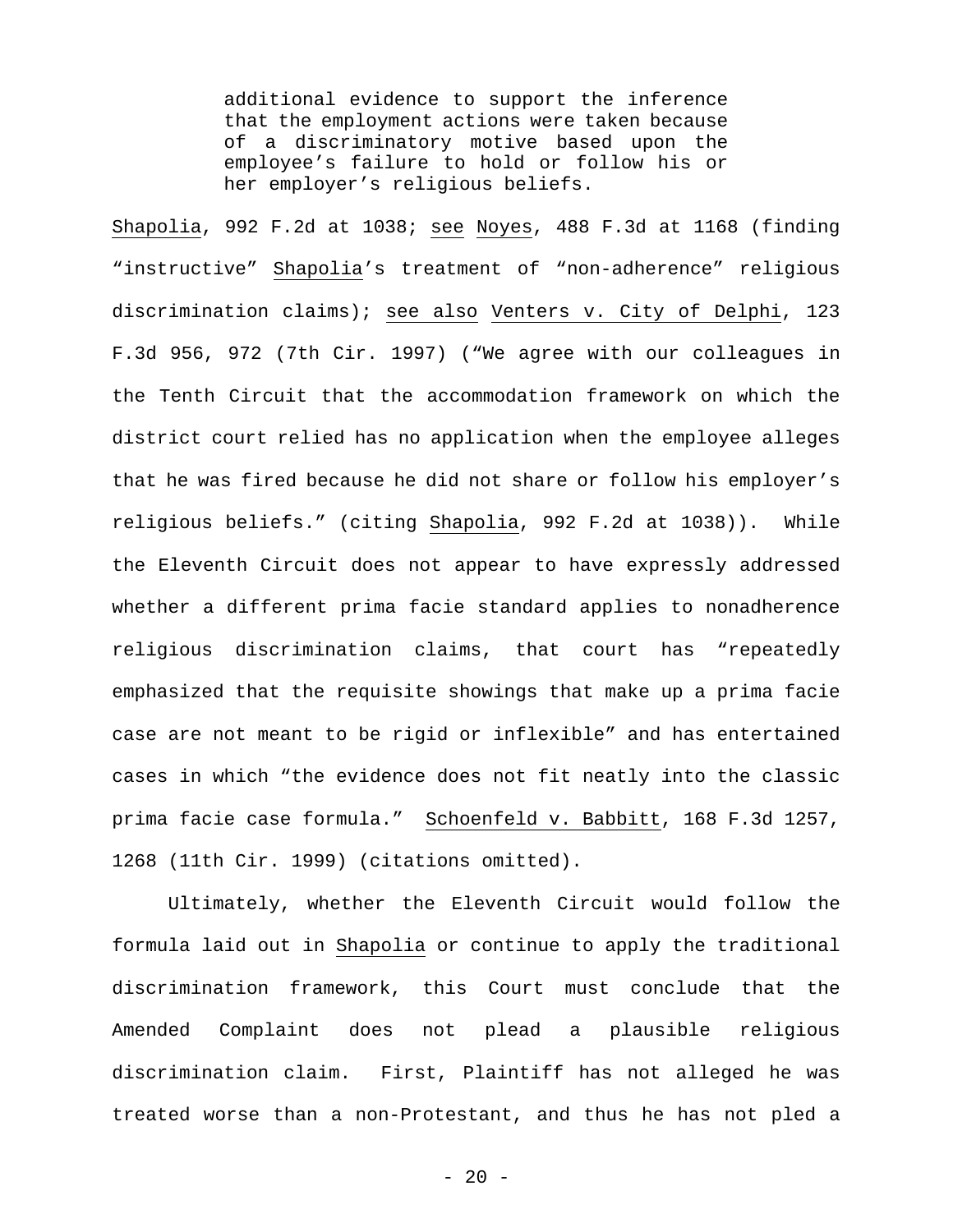"routine" disparate treatment claim.[17](#page-20-0) Second, while Plaintiff may have been upset by Sergeant Slam's refusal to continue engaging in theological conversations, that refusal unquestionably does not constitute an "adverse employment action" - that is, "a serious and material change in the terms, conditions, or privileges of employment." Davis v. Town of Lake Park, 245 F.3d 1232, 1239 (11th Cir. 2001) ("[T]he employee's subjective view of the significance and adversity of the employer's action is not controlling; the employment action must be materially adverse as viewed by a reasonable person in the circumstances."). Finally, while Director Klinker's termination of Plaintiff's employment with the VA was, undeniably, an adverse employment action, Burlington Indus., Inc. v. Ellerth, 524 U.S. 742, 761, (1998), the "seething tone" she allegedly used when discussing the Marshes' marital status is alone insufficient to permit an inference that she fired Plaintiff because he did not hold or adhere to her religious beliefs. Plaintiff's religious discrimination claim is dismissed without prejudice.

## **2) Hostile Work Environment – Religious Harassment**

Plaintiff also attempts to assert a Title VII hostile work environment claim based on religious harassment. "A hostile work environment claim under Title VII is established upon proof that 'the workplace is permeated with discriminatory intimidation,

<span id="page-20-0"></span><sup>&</sup>lt;sup>17</sup> The Amended Complaint contains no mention of Ms. Marsh's religion, if any.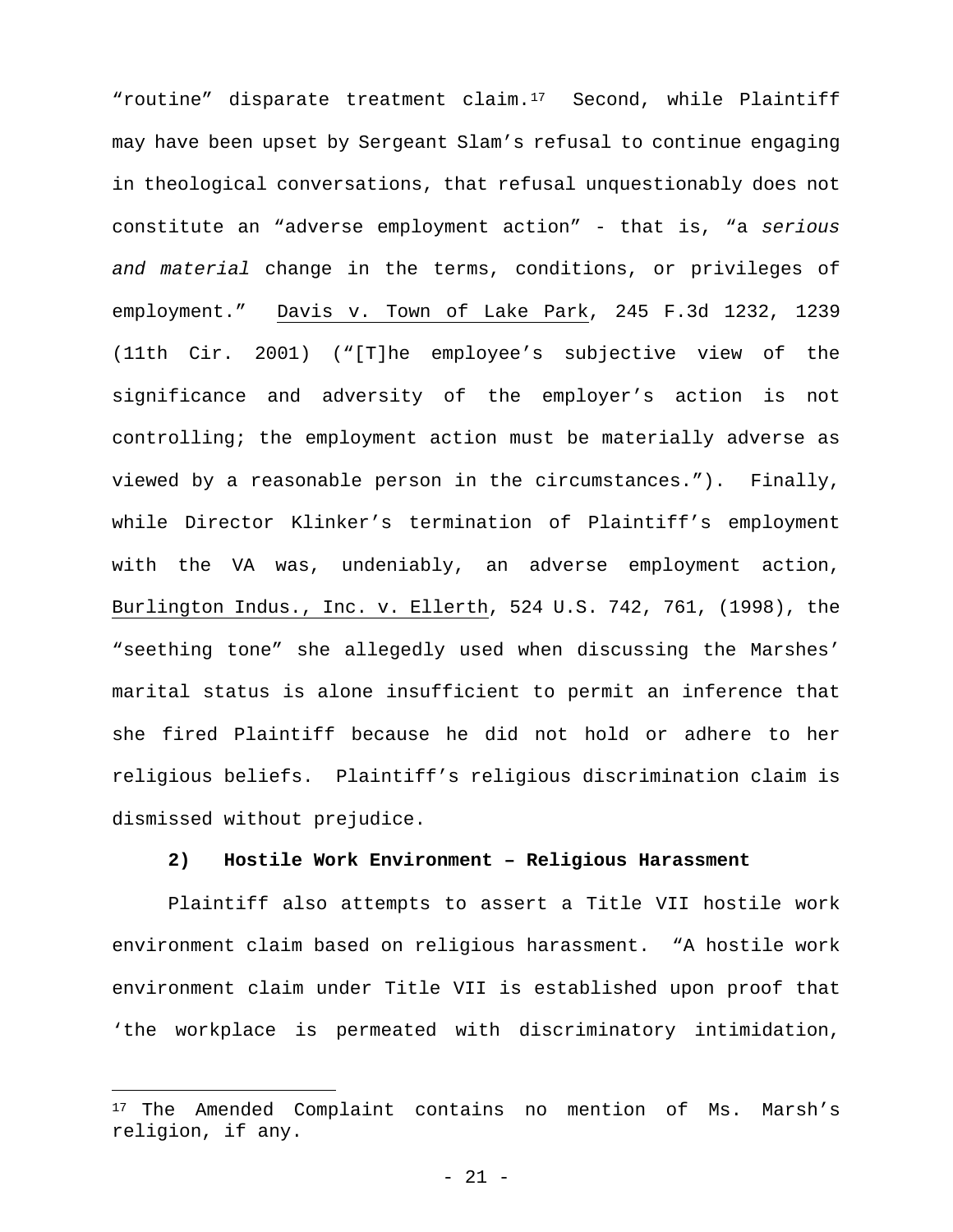ridicule, and insult, that is sufficiently severe or pervasive to alter the conditions of the victim's employment and create an abusive working environment.'" Miller v. Kenworth of Dothan, Inc., 277 F.3d 1269, 1275 (11th Cir. 2002) (quoting Harris v. Forklift Systems, Inc., 510 U.S. 17, 21 (1993)). "[I]solated incidents (unless extremely serious) will not amount to discriminatory changes in the 'terms and conditions of employment.'" Faragher v. City of Boca Raton, 524 U.S. 775, 788 (1998). Moreover, a "[plaintiff] cannot make actionable ordinary workplace tribulations by turning a 'personal feud' between [him]self and a coworker into a Title VII religiously hostile work environment claim." Alhallaq v. Radha Soami Trading, LLC, 484 F. App'x 293, 296 (11th Cir. 2012) (per curiam).

Even reading the Amended Complaint liberally, the Court can find only one factual allegation supporting Plaintiff's hostile work environment claim: Sergeant Slam's aforementioned refusal to discuss religion with Plaintiff because Plaintiff was divorced and living "in sin."[18](#page-21-0) (Doc. #17, p. 46.) Again, while this singular incident may have truly offended Plaintiff, it is not sufficient to allege a facially plausible hostile work environment claim based on religious harassment. See Alhallaq, 484 F. App'x at 296 (affirming dismissal of religious harassment claim brought by

i

<span id="page-21-0"></span><sup>&</sup>lt;sup>18</sup> As noted above, Plaintiff's "endangering the safety of a supervisor" charge resulted from Sergeant Slam accusing Plaintiff of using a violent chokehold on him, which Plaintiff denies.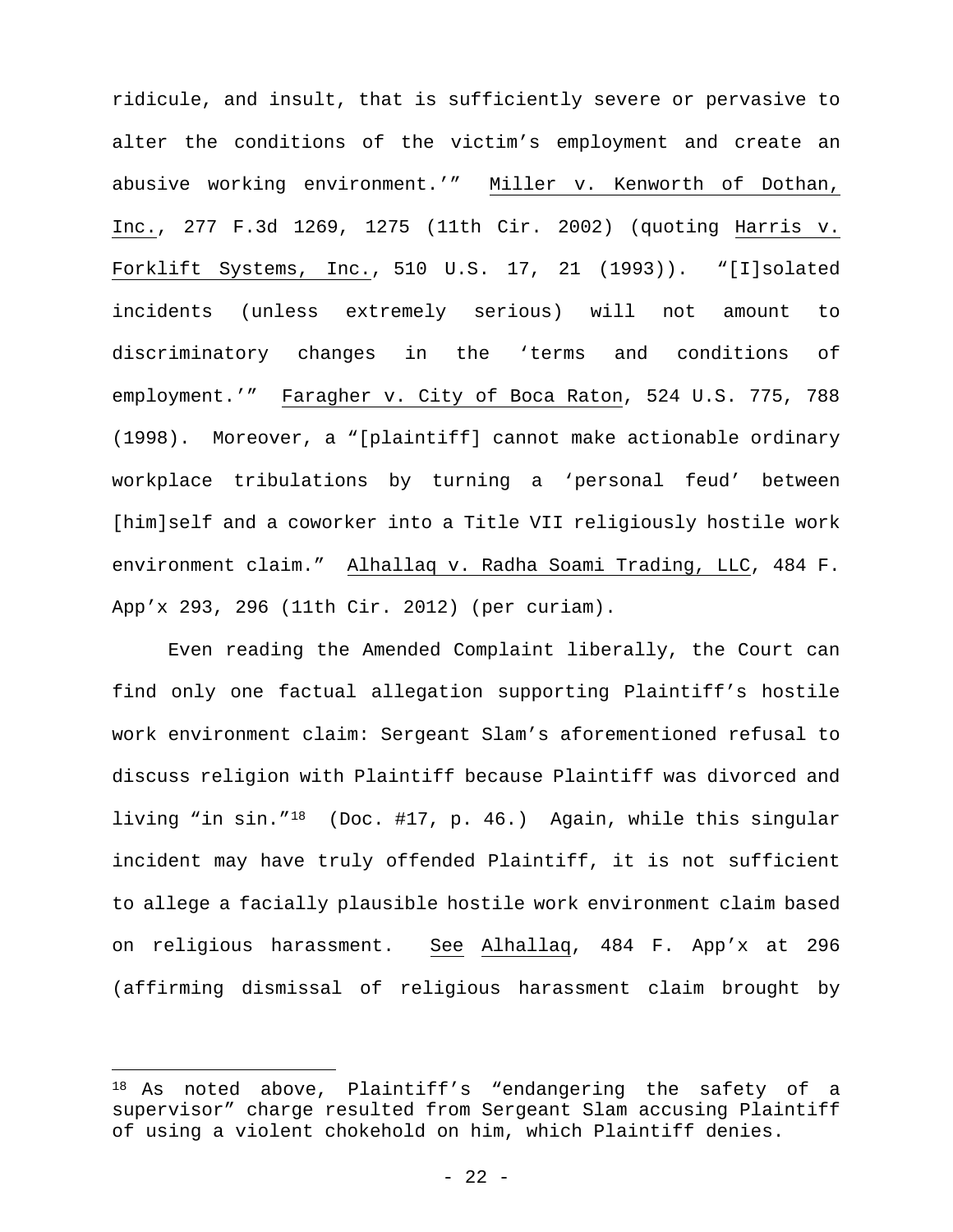Muslim plaintiff who was subjected to constant Christian gospel music, called "dirty," and told to "burn in Hell," since such conduct – "albeit rude and insensitive" – was not "sufficiently severe or pervasive"). Indeed, Sergeant Slam's decision to not discuss religion with Plaintiff seems the very opposite of religious harassment. The Court dismisses this claim without prejudice.

## **3) Retaliation**

Lastly, Plaintiff asserts that a "culture of retaliation" developed after he sought informal counseling with the EEOC on June 15, 2012. (Doc. #17, p. 19.) To establish a prima facie case of retaliation under Title VII, "a plaintiff must prove that he engaged in statutorily protected activity, he suffered a materially adverse action, and there was some causal relation between the two events." Goldsmith v. Bagby Elevator Co., 513 F.3d 1261, 1277 (11th Cir. 2008) (citing Burlington N. & Santa Fe Ry. Co. v. White, 548 U.S. 53 (2006)). Unsurprisingly, "[t]he filing of an EEOC claim is a 'statutorily protected activity.'" Burgos v. Napolitano, 330 F. App'x 187, 189 (11th Cir. 2009) (per curiam) (quoting Goldsmith, 513 F.3d at 1277)).

Defendant argues that Plaintiff cannot establish the requisite causal link between his protected activity and the adverse action because (i) the Amended Complaint shows that the investigation resulting in Plaintiff's termination began in April 2012, at least two months before Plaintiff ever contacted the EEOC,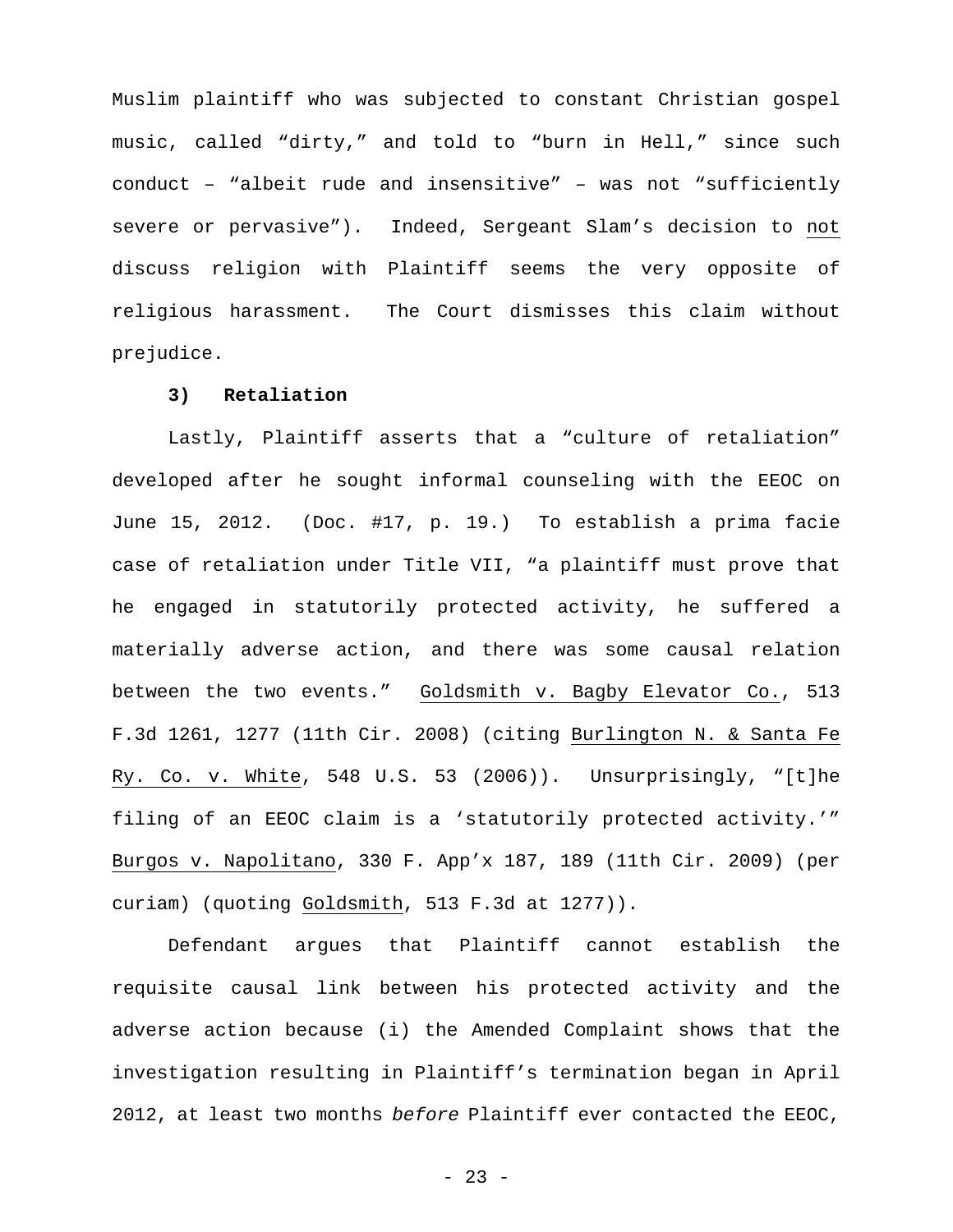and (ii) Plaintiff was fired on October 19, 2012 - more than four months after he contacted the EEOC. The Court agrees.

Where "temporal proximity" is the only evidence of a "causal relation" offered, that proximity must be "very close" to allow an inference of causation. Clark Cty. Sch. Dist. v. Breeden, 532 U.S. 268, 273 (2001) (citations omitted); Grier v. Snow, 206 F. App'x 866, 869 (11th Cir. 2006) (per curiam). Four months – even three months - is unquestionably too long. E.g., Breeden, 532 U.S. at 273; Thomas v. Cooper Lighting, Inc., 506 F.3d 1361, 1364 (11th Cir. 2007). Importantly, however, the proximity clock begins to run not on the date the plaintiff engages in protected activity, but on the date the decision-maker gains "knowledge of [that] protected activity." Breeden, 532 U.S. at 273; see also Smith v. City of Fort Pierce, Fla., 565 F. App'x 774, 778 (11th Cir. 2014) (per curiam) ("A plaintiff establishes a causal connection by showing that the relevant decision-maker was 'aware of the protected conduct, and that the protected activity and the adverse actions were not wholly unrelated.'" (quoting Shannon v. Bellsouth Telecomm., Inc., 292 F.3d 712, 716 (11th Cir. 2002))).

The Amended Complaint is silent as to when Director Klinker first learned that Plaintiff had filed an EEO Complaint. In the end, that fact does not matter. Even if she found out shortly before she decided to sustain the charges and terminate Plaintiff's employment with the VA, those charges had indisputably already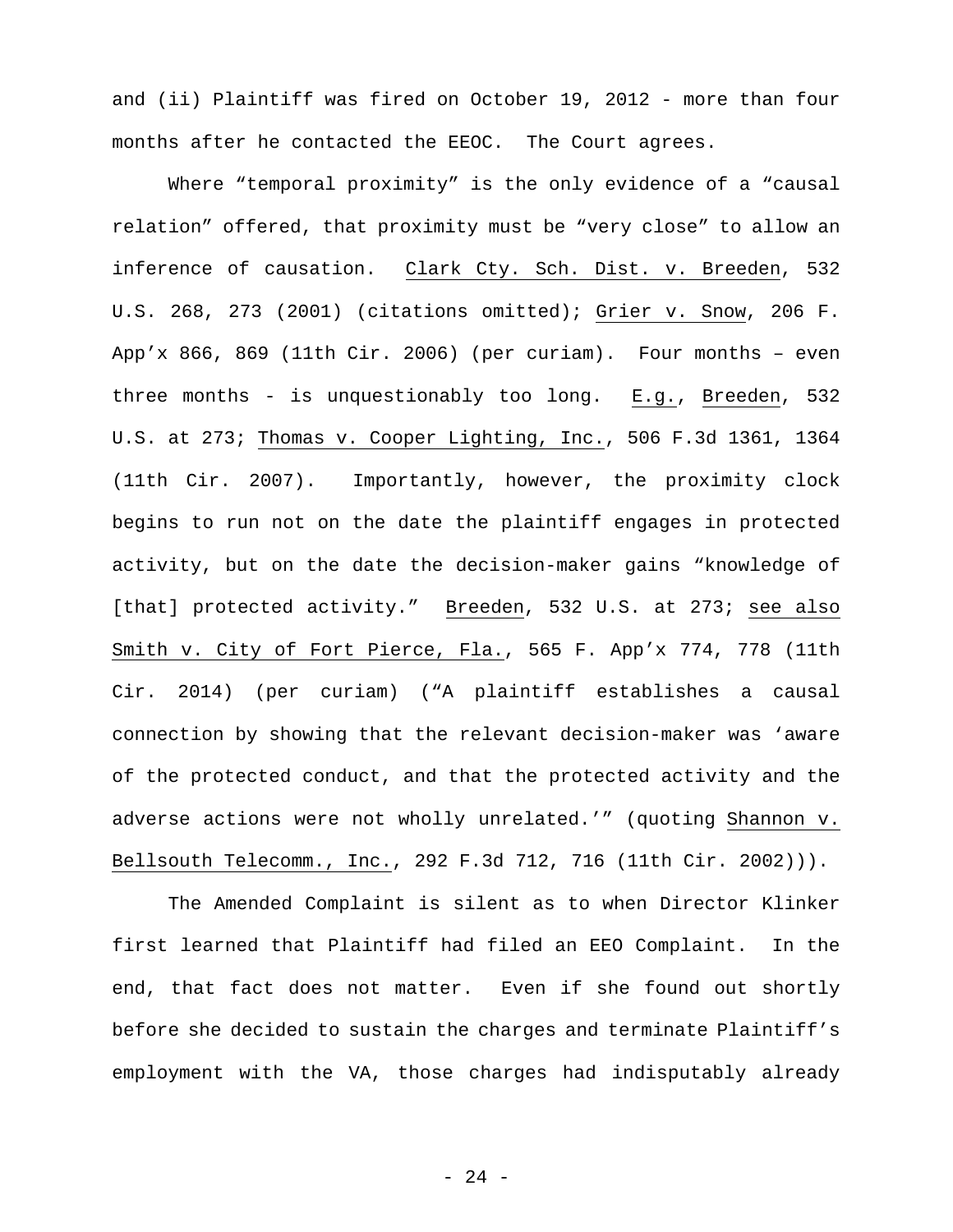been levied against Plaintiff and his removal proposed.<sup>[19](#page-24-0)</sup> In other words, in deciding to fire Plaintiff, Director Klinker was merely "proceeding along lines previously contemplated." Breeden, 532 U.S. at 1511. That fact negates any possibility of causality based on temporal proximity. Id.; see also Smith, 565 F. App'x at 779 (no retaliatory causation where employer "had already contemplated disciplining [plaintiff] before she filed her Charge"). Since the Amended Complaint contains no other facts from which the Court may plausibly infer causation,  $20$  Plaintiff's retaliation claim is dismissed without prejudice.

The Court will afford Plaintiff the opportunity to file a **concise** Second Amended Complaint that fixes the pleading deficiencies discussed herein; claims barred by sovereign immunity

<span id="page-24-0"></span><sup>&</sup>lt;sup>19</sup> The September 19, 2012 Proposed Removal Letter, which was attached to Plaintiff's Amended Complaint (Doc. #17-4, pp. 4-8), was issued more than three months after Plaintiff sought EEOC counseling, thus falling outside the causation proximity window.

<span id="page-24-1"></span><sup>20</sup> The Amended Complaint discusses a 2010 lawsuit filed in the Tampa Division of this District (Case No. 8:10-cv-1482) in which the plaintiffs accused the Bay Pines VA, and specifically Chief Shogren, of "a pattern and practice of retaliation" against individuals who become involved with the EEOC. (Doc. #17, p. 6.) That lawsuit cannot serve as causation evidence here for at least two reasons. First, and as the Amended Complaint notes, the defendants settled before trial, so there was no merits determination on retaliation. Second, Plaintiff was not a party to that suit and cannot invoke it as a sword to succeed with issues in his own case. See United States v. Mendoza, 464 U.S. 154, 162 (1984) ("[N]onmutual offensive collateral estoppel simply does not apply against the government in such a way as to preclude relitigation of issues . . . ."); see also Williams v. Osmose Utilities Servs., Inc., No. 04-CV-4109, 2006 WL 2370342, at \*3 (W.D. Ark. June 12, 2006) (observing the lack of any federal case applying nonmutual offensive collateral estoppel under Title VII).